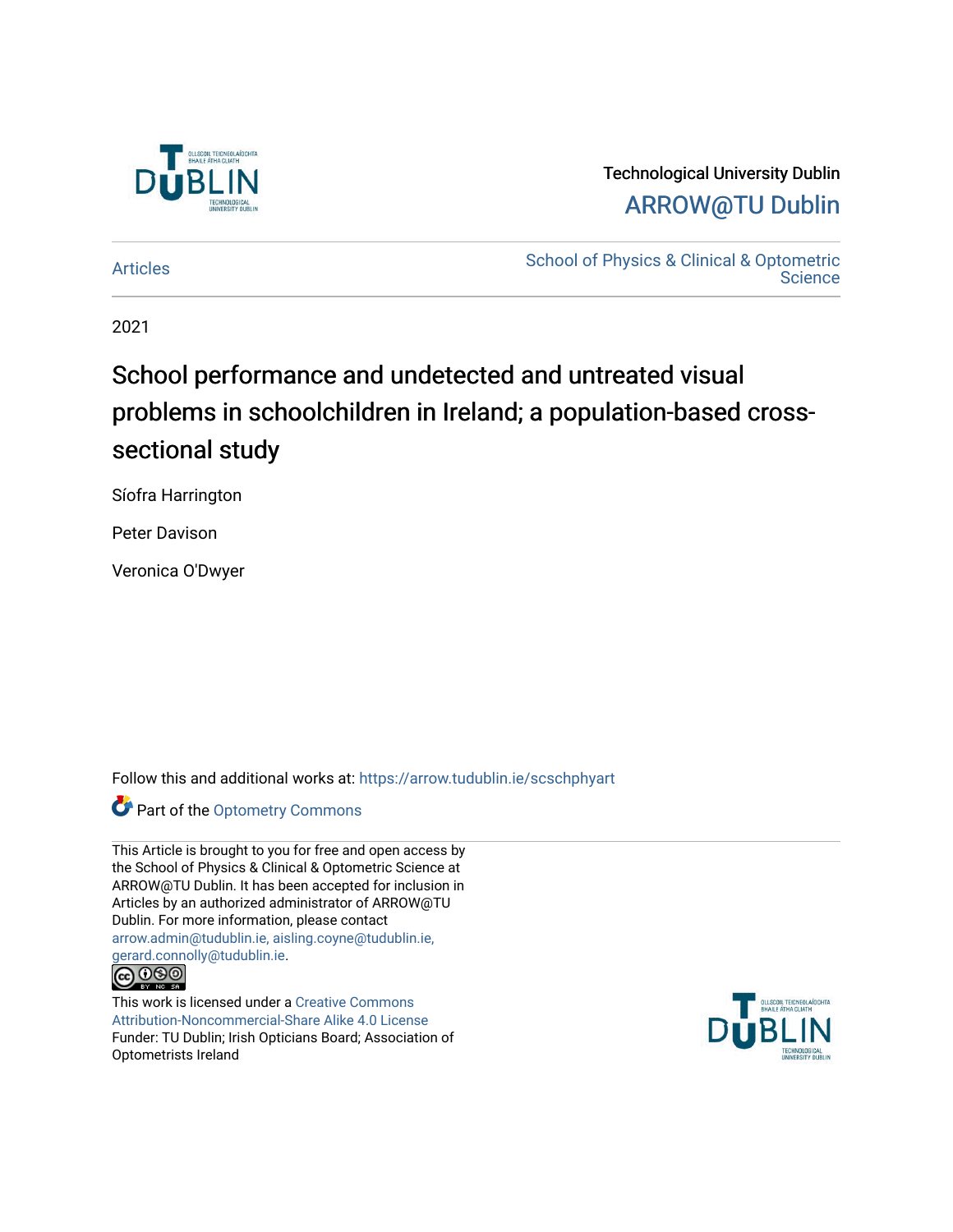

## **Irish Educational Studies**



**ISSN: (Print) (Online) Journal homepage:<https://www.tandfonline.com/loi/ries20>**

# **School performance and undetected and untreated visual problems in schoolchildren in Ireland; a population-based cross-sectional study**

**Siofra Harrington, Peter A. Davison & Veronica O'Dwyer**

**To cite this article:** Siofra Harrington, Peter A. Davison & Veronica O'Dwyer (2021): School performance and undetected and untreated visual problems in schoolchildren in Ireland; a population-based cross-sectional study, Irish Educational Studies, DOI: [10.1080/03323315.2021.1899024](https://www.tandfonline.com/action/showCitFormats?doi=10.1080/03323315.2021.1899024)

**To link to this article:** <https://doi.org/10.1080/03323315.2021.1899024>



Published online: 23 Apr 2021.



 $\overline{\mathscr{L}}$  [Submit your article to this journal](https://www.tandfonline.com/action/authorSubmission?journalCode=ries20&show=instructions)  $\mathbb{Z}$ 



 $\bullet$  [View related articles](https://www.tandfonline.com/doi/mlt/10.1080/03323315.2021.1899024)  $\circ$ 



 $\bigcup$  [View Crossmark data](http://crossmark.crossref.org/dialog/?doi=10.1080/03323315.2021.1899024&domain=pdf&date_stamp=2021-04-23) $\mathbb{Z}$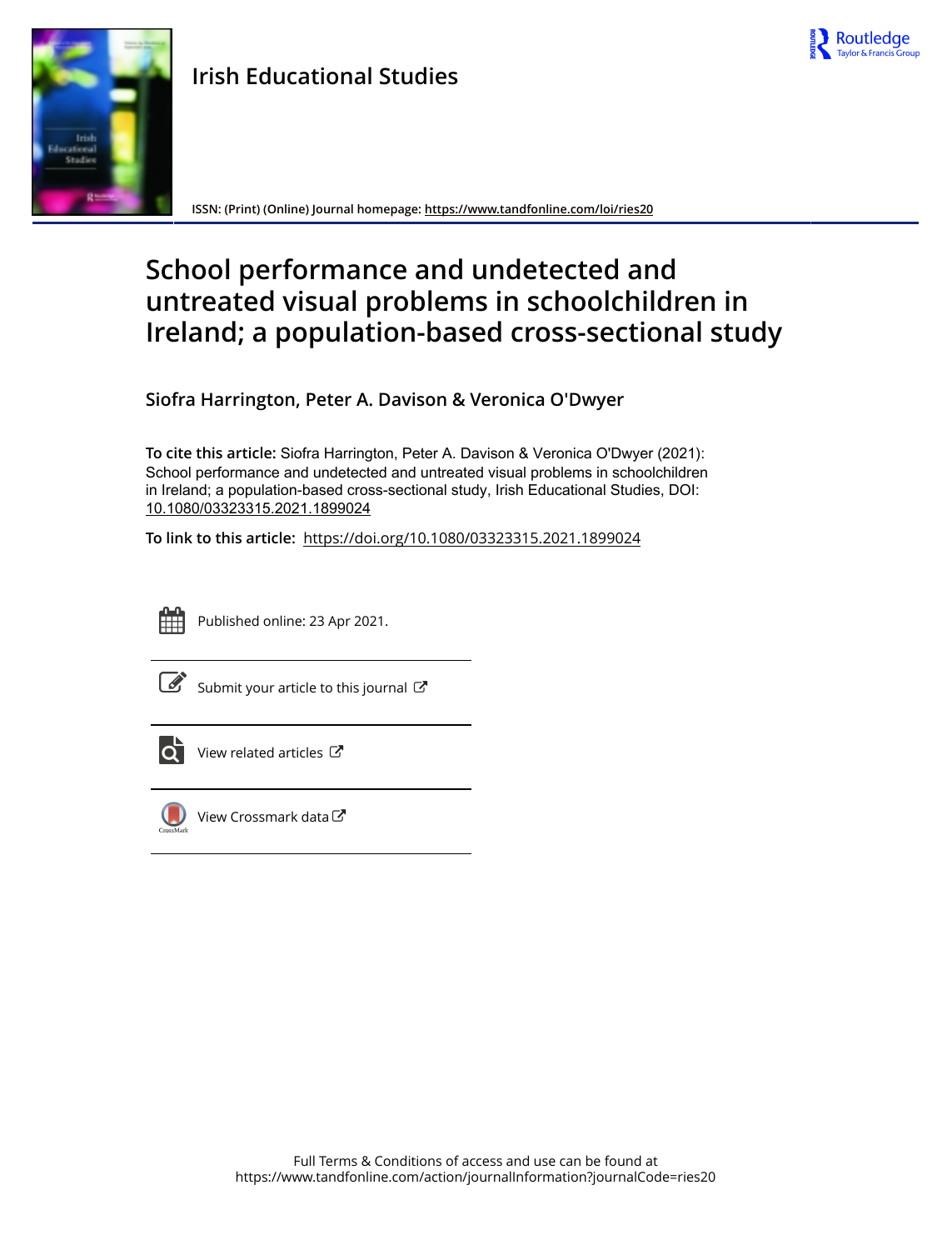

### School performance and undetected and untreated visual problems in schoolchildren in Ireland; a population-based cross-sectional study

Siofra Harrington  $\mathbb{D}^*$ , Peter A. Davison and Veronica O'Dwyer

School of Physical and Clinical and Optometric Sciences, Technological University Dublin, Dublin, Ireland

(Received 17 February 2020; accepted 10 December 2020)

This study explored the association between children's vision and their school academic progress as reported by parents/guardians. Participants were 1,612 schoolchildren (722 6-7-year-olds, 890 12-13-year-olds) in randomly selected schools in Ireland. In advance of data collection, parents/guardians reported school performance as (a) much better than classmates (high-performance) (b) about the same as classmates (average-performance) (c) not as well as classmates (low-performance). Measurements included logMAR monocular visual acuities (with spectacles if worn, and pinhole) in the distance (3 m) and near (40 cm); the amplitude of accommodation; stereoacuity, colour vision assessment, and cyclopleged autorefraction.

Controlling for confounders, children presenting with visual impairment (vision poorer than 0.3logMAR (6/12) in the 'better eye'), amblyopia ('lazy eye'), uncorrected refractive error (hyperopia ≥+3.50D and astigmatism  $\geq$ 1.50DC), reduced for age ability to adjust focus from distance to near tasks (accommodation), impaired three-dimensional vision (stereoacuity), and defective colour vision were more likely to report low-performance in school. The majority of low-performing participants (68%) did not have an eye examination within the 12 months before data collection. Children with academic performance challenges ought to have a comprehensive eye examination, to detect potential vision problems for early intervention minimising any negative impact they may have on educational outcomes.

Keywords: School performance; vision; visual impairment; amblyopia; refractive error

#### Introduction

<span id="page-2-1"></span><span id="page-2-0"></span>Research suggests that up to 80% of what children learn in school is acquired visually (Ehri [2005](#page-19-0); Scheiman and Rouse [2006](#page-22-0); Sylva [1997\)](#page-22-1). For example, 70-80% of a typical school day involves visual-based tasks, of which half are sustained near visual tasks (Narayanasamy et al. [2016](#page-21-0); Negiloni, Ramani, and Sudhir [2017](#page-21-1)). Good vision is essential to learn efficiently and succeed in school. Untreated, visual impairments in childhood, can result in developmental delay; limiting educational achievement, reducing employment opportunities and social engagement (Skarzyński and Piotrowska [2012](#page-22-2)). Schoolchildren need many visual skills to learn including adequate visual acuity (VA) to distinguish details on blackboards or whiteboards (distance),

<span id="page-2-2"></span><sup>\*</sup> Corresponding author. Email: [siofra.harrington@tudublin.ie](mailto:siofra.harrington@tudublin.ie)

<sup>© 2021</sup> Educational Studies Association of Ireland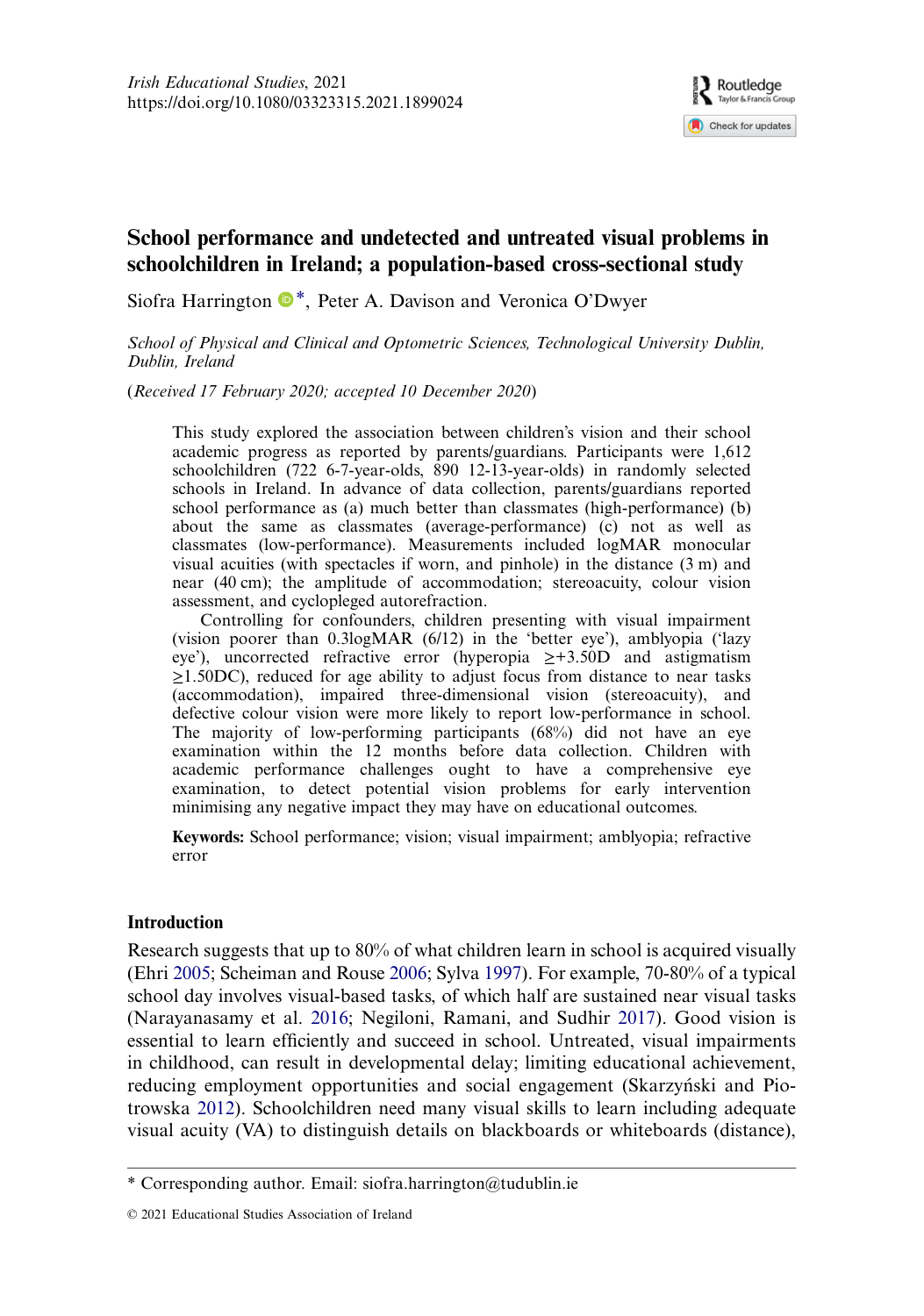<span id="page-3-21"></span><span id="page-3-16"></span><span id="page-3-14"></span><span id="page-3-9"></span>computer screens (intermediate), and written material/books (near) and to quickly and accurately adjust the eyes focus between these tasks (Li [2004\)](#page-20-0). Other visual abilities required include coordinating the use of two eyes together when moving eyes across a page or judging depth and distances (Taylor-Kulp [1999](#page-22-3)). Moreover, learning requires the ability to make sense of what we see (visual perception) which involves recognition, comprehension and retention (Goldstand, Koslowe, and Parush [2005](#page-19-1)). Accordingly, the link between vision and academic performance has been observed in many studies which addressed specific aspects of visual function such as VA (Kulp and Schmidt [1996\)](#page-20-1), stereoacuity (three-dimensional image) (Ponsonby et al. [2013](#page-21-2)), uncorrected refractive error (myopia (nearsightedness), hyperopia (longsightedness) and astigmatism (distorted vision due to irregular cornea or lens) (VIP-HIP Study Group [2016](#page-22-4))), inadequate binocular vision status and delayed visual processing (Christian et al. [2018;](#page-18-0) Hopkins et al. [2019\)](#page-20-2). However, no study has examined the collective influence of these and other factors such as colour vision deficiency on school performance.

<span id="page-3-22"></span><span id="page-3-15"></span><span id="page-3-6"></span><span id="page-3-5"></span>Vision appears to be strongly associated with learning in the "learn to read'stage (<8-years-old) where there is a significant demand on the visual system when decoding text (Chen, Bleything, and Lim [2011\)](#page-18-1). Whereas visual requirements change during the 'read to learn' stage (>8-years-old); print size decreases, the amount of time spent reading and studying increases, thus increasing visual demand (Legge and Bigelow [2011](#page-20-3); Wilkins et al. [2009\)](#page-23-0), and fast, automatic decoding is required as the emphasis is on comprehension. Children with special educational needs benefit measurably from in-school comprehensive eyecare and spectacle provision (Black et al. [2019](#page-18-2)). However, results regarding the association between vision and school performance in typically developing children have been inconsistent; some studies have found an association (Bruce et al. [2016](#page-18-3); Wood et al. [2018\)](#page-23-1), while other studies have not (Dirani, Shekar, and Baird [2008;](#page-19-2) Helveston et al. [1985](#page-19-3)).

<span id="page-3-20"></span><span id="page-3-17"></span><span id="page-3-12"></span><span id="page-3-11"></span><span id="page-3-10"></span><span id="page-3-8"></span><span id="page-3-7"></span><span id="page-3-3"></span><span id="page-3-2"></span><span id="page-3-0"></span>Many studies established an association between myopia and intelligence measures (Onal et al. [2007;](#page-21-3) Williams, Miller, and Saw [2008\)](#page-23-2), however, in contrast, hyperopia is associated with reading difficulties (Ip et al. [2008\)](#page-20-4), educational underperformance (Stewart-Brown, Haslum, and Butler [2008;](#page-22-5) Williams, Miller, and Saw [2008](#page-23-2)), and developmental deficits (Atkinson et al. [2002\)](#page-18-4). Children with amblyopia ('lazy eye') read more slowly (Kelly et al. [2015\)](#page-20-5), and take significantly longer to complete a multiple-choice form despite being provided with the correct answers when compared to a control group (Kelly et al. [2018\)](#page-20-6). Academic challenges in school due to defective colour vision (Gallo et al. [2003\)](#page-19-4), and amblyopia (Carlton and Kaltenthaler [2011\)](#page-18-5) can result in low self-esteem and feelings of inferiority. Unaddressed visual issues have negative consequences for both the individual, in terms of diminished educational opportunities (Khalaj et al. [2011](#page-20-7)), and reduced quality of life (Carlton and Kaltenthaler [2011\)](#page-18-5), with implications beyond school years affecting employment options; additionally impacting the broader community in terms of higher healthcare expenditure and lost output (Rahi and Gilbert [2012\)](#page-22-6).

<span id="page-3-19"></span><span id="page-3-18"></span><span id="page-3-13"></span><span id="page-3-4"></span><span id="page-3-1"></span>Therefore, addressing vision disorders in early childhood, ideally in advance of commencing school (Roch-Levecq [2008\)](#page-22-7), is essential to prevent them from impacting on children's education, social and physical development (Birch et al. [2018](#page-18-6); Webber [2018](#page-22-8)). This is the first study in Ireland to examine the relationship between parents/guardians' perception of their children's school academic progress in mainstream school and various aspects of vision. The present study examined the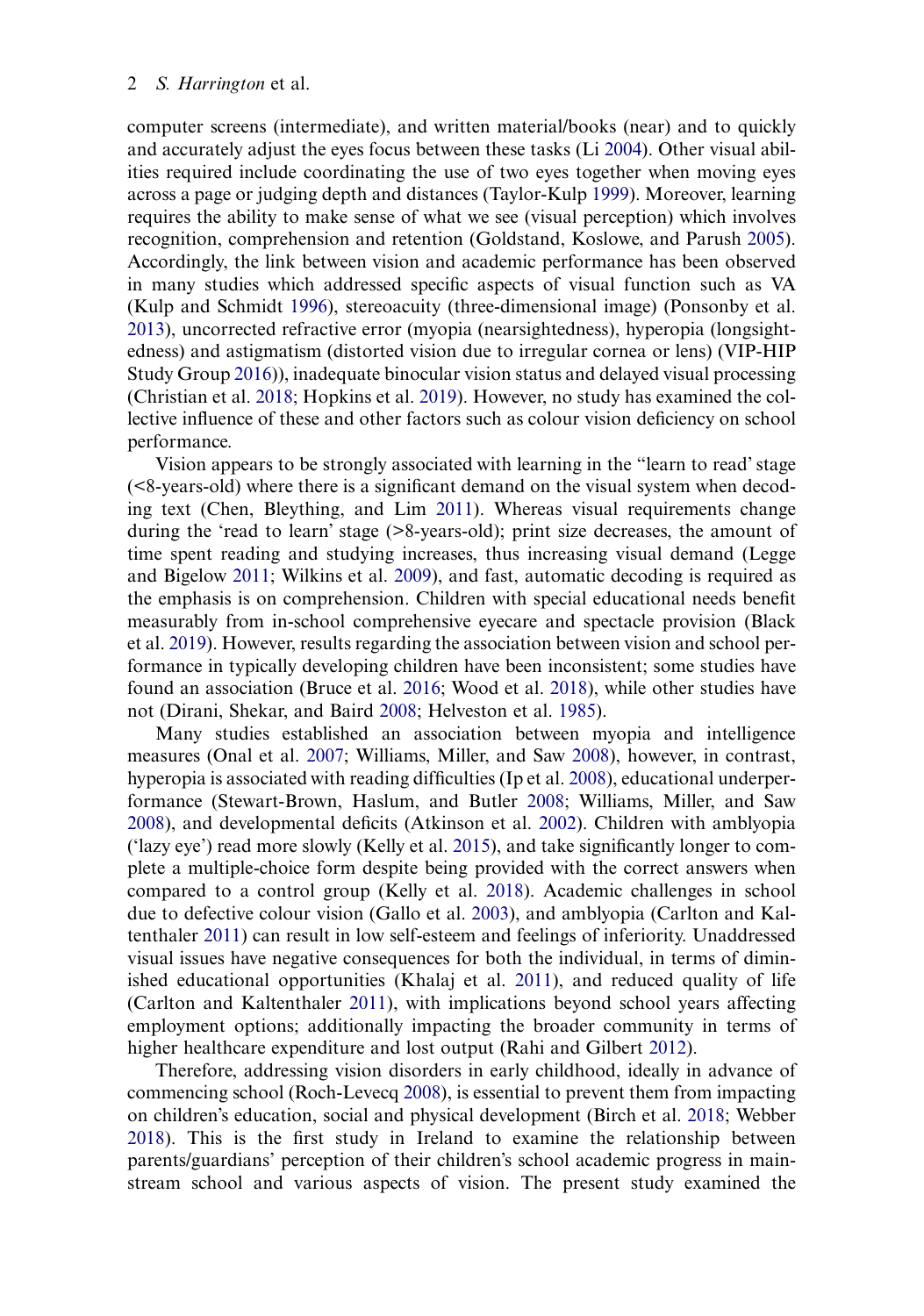collective influence of a wide range of vision variables on parent-reported school performance using multinomial logistic regression.

#### Methodology

<span id="page-4-5"></span><span id="page-4-4"></span><span id="page-4-3"></span>Sampling, recruitment protocols, participation rates, experimental techniques and methods employed are previously described in detail (Harrington et al. [2019a\)](#page-19-5). The present study adopted protocols and sampling measures used in population-based international studies (Negrel et al. [2000;](#page-21-4) Ojaimi et al. [2005;](#page-21-5) O'Donoghue et al. [2010](#page-21-6), Logan et al. [2011](#page-20-8)), designed to assess refractive error and visual impairment in children, where sample sizes were based on estimating the age-specific myopia prevalence in the study population. In summary, sample size calculations, using  $G^*$ Power<sup>1</sup> analysis, were based on a 3-5% myopia prevalence with a 1.0% standard error for 6-7-year-olds and 10% prevalence with 1.5% standard error for 12-13 year-olds. The sample was inflated to allow for clustering within schools and a 75% participation rate. Therefore, a minimum of seven hundred 6-7-year-old and eight hundred 12-13-year-old children was required. Stratified random sampling was used to obtain representative samples of children in mainstream schools in Ireland. Schools were categorised by primary/post-primary status, urban/rural status and socioeconomic status. The Irish state supports schools designated as Delivering Equality of opportunity In School (DEIS). This study categorised socioeconomic status by DEIS status: DEIS schools were defined as socioeconomically disadvantaged, other schools were defined as advantaged. The Technological University Dublin Research Ethics Committee granted ethical approval, and the study was carried out in compliance with the tenets of the Declaration of Helsinki.

<span id="page-4-0"></span>Public involvement: During the design stage of the study, focus groups assessed the burden associated with, and the time to complete the study questionnaire (Collins [2003\)](#page-18-7). Focus group feedback, to improve the study accessibility, shortened the questionnaire, simplified the wording, and added a statement advising parents/guardians to skip any questions they felt uncomfortable answering. Furthermore, a storyboard, outlining the examination, was designed to make the study clear to children. Additionally, focus group feedback revealed objectively measured academic scores and teacherreported findings of participants'school performance would not be acceptable to some parents of low-performing children. This could have compromised the questionnaire response rate and negatively impacted on participants engaging with the study. Hence, the study used parent/guardian reports as a proxy for school performance. Previous research found parental reports are as accurate as standardised testing or professional opinion (Diamond [1987](#page-19-6); Diamond and Squires [1993;](#page-19-7) Glascoe [1997](#page-19-8)).

<span id="page-4-1"></span>Children with written informed consent and child assent were examined on their school premises within school hours. Data collection was conducted between June 2016 and January 2018 by the first author (Dr Síofra Harrington), a trained optometrist. Participants were 1,626 schoolchildren in Ireland: 728 participants aged 6-7-years-old (377 boys and 351 girls) and 898 participants aged 12-13-years-old (504 boys and 394 girls). Ethnicity was as follows: White (1290 participants), Traveller (156 participants) or non-White (combined: Black 80, East Asian 51, and South Asian 49). The Traveller community is Ireland's largest indigenous ethnic minority (Gilbert et al. [2017](#page-19-9)).

<span id="page-4-2"></span>Participants' parents/guardians completed a standardised questionnaire reporting inter-alia, eye and vision problems, medical and previous eye examination and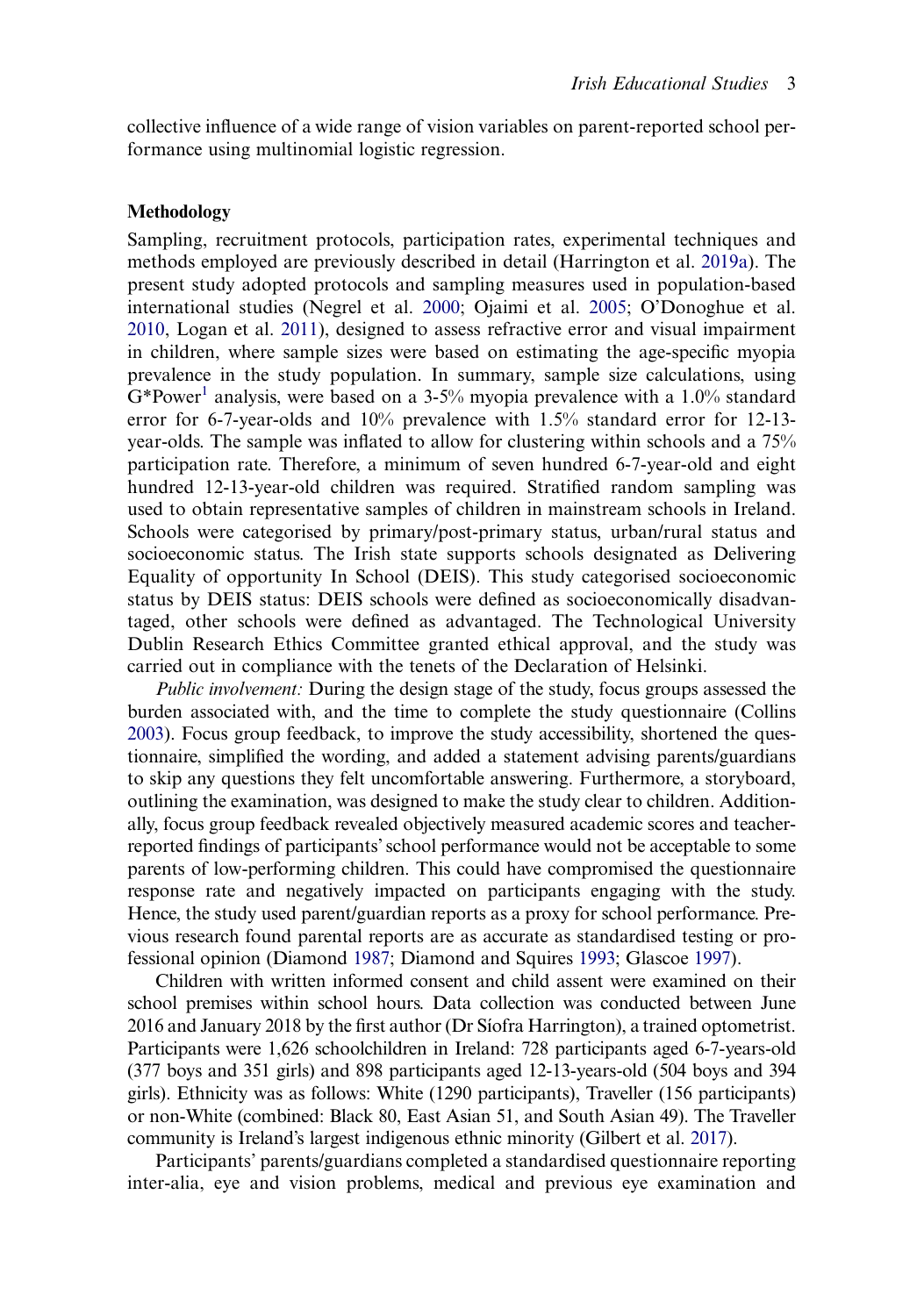parent-reported school performance. They returned it to the first author in advance of data collection. The questionnaire parent-reported school performance response options were: (a) much better than classmates; (b) about the same as classmates; (c) not as well as classmates. Henceforth referred to as high-performance, averageperformance and low-performance in line with the Programme for International Student Assessment (PISA) worldwide study by the Organisation for Economic Co-operation and Development (OECD) categories (OECD [2016](#page-21-7)).

#### <span id="page-5-2"></span>Examinations

Distance vision (3 m): monocular logMAR presenting (with spectacles if worn) VA was measured and scored by-letter with and without a pinhole using the Good-Lite (Elgin, Illinois) Sloan letters logMAR chart. A matching card was available for participants unable to name the letters. Near vision (40 cm): monocular logMAR presenting VA was measured using the Sonsken logMAR near test chart (Novomed limited, Maidstone, ME199AG, UK). Stereovision: The TNO anaglyph stereo-test (Richmond products, South San Francisco, CA 94080, USA) was used to quantify the degree of stereoacuity. Amplitude of accommodation (this is the maximum measure of accommodative function (the ability of the eye to change its focus from distant to near objects) that can be observed) was measured binocularly using the Royal-Air-Force rule push-up method; participants reported when the target brought gradually nearer their eyes became blurred. Ocular alignment was evaluated to check for the presence of strabismus (misaligned eyes) using a cover-uncover test, and an alternating cover test, using an accommodative target with and without spectacle correction (if worn) at 3m and 40cm. The Richmond Hardy-Rand-Rittler fourth edition, colour-vision test was performed with the habitual prescription in place at a distance of 70 cm in natural daylight. Cycloplegic autorefraction was performed at least 20 min and not more than 45 min post instillation of anaesthetic (Minims Proxymetacaine Hydrochloride  $0.5\%$  w/v, Bausch & Lomb, UK) and cycloplegic eye drops (Minims Cyclopentolate Hydrochloride 1% w/v, Bausch & Lomb, UK). Cycloplegic refraction is the gold standard for measuring refractive errors in children; the eye drops temporarily paralyse the focusing system of the eye. Non-cycloplegic refraction can result in overdiagnosis of short-sightedness and underestimation of long-sightedness (Li et al. [2019](#page-20-9)). The representative value for SER - sphere plus half the cylindrical value - was used in subsequent analysis.

<span id="page-5-4"></span><span id="page-5-3"></span><span id="page-5-1"></span><span id="page-5-0"></span>Definitions: Presenting visual impairment (PVI) was presenting VA >0.30logMAR (worse than 6/12 Snellen) in the 'better eye' (Smith et al. [2009](#page-22-9)). Amblyopia was defined as pinhole acuity≥0.3logMAR in the affected eye, plus the presence of an amblyogenic factor (Xiao et al. [2015\)](#page-23-3). Clinically significant refractive errors were: myopia SER≤−1.00 dioptr[e2](#page-17-1) (D), hyperopia≥3.50D, astigmatism≥1.50 dioptre cylinder  $(DC)^3$  $(DC)^3$  (O'Donoghue et al. [2012](#page-21-8)). Follow up: Subsequent to the examination, all parents/guardians received a detailed report advising them of study findings and the necessity of any further treatment if required.

#### Statistical methodology

Multinomial logistic regression analysis, with participants who reported average-performance as the reference category, was employed to examine the relationship of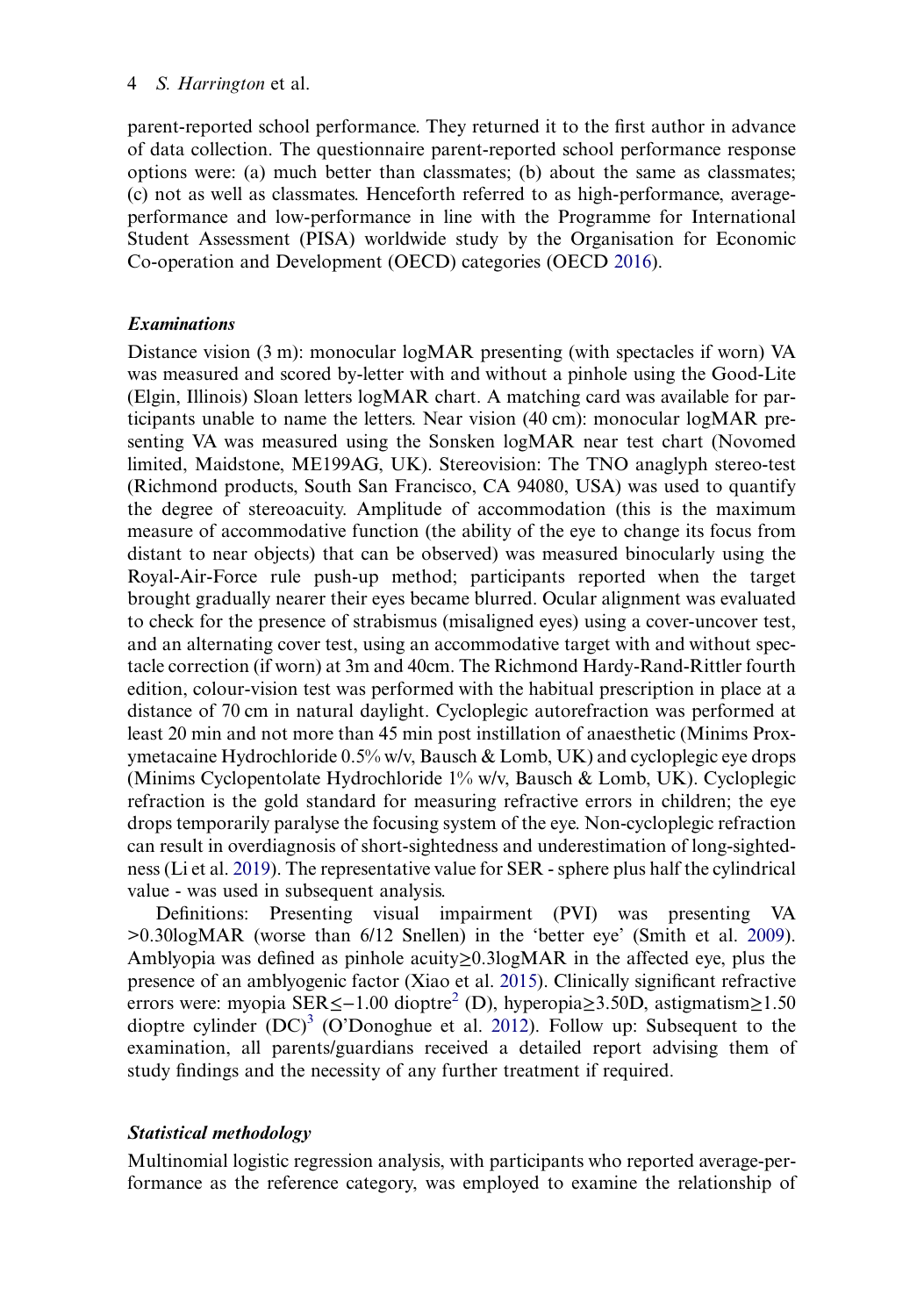parent-reported school performance with categorical variables (myopia, hyperopia, astigmatism, amblyopia, stereoacuity status, PVI and colour-vision) while controlling for confounders (ethnicity, socioeconomic status and gender). Presenting vision (logMAR), stereoacuity (arc-seconds) and amplitude of accommodation (D) were analysed as continuous variables in the multiple linear regression models. The distribution of right and left eye data were significantly correlated for distance VA (Pearson correlation: 6-7-years-old  $r = 0.77$ , 12-13-years-old  $r = 0.65$ , overall  $r = 0.71$  (all  $p<0.001$ ), and near VA (Pearson correlation: 6–7 years  $r = 0.85$ , 12-13-years-old  $r = 0.55$ , overall  $r = 0.76$  (all  $p < 0.001$ )). Hence, data are presented for the right eye only unless otherwise stated; amblyopia means amblyopic in either eye or both. Pvalues ≤0.05 were regarded as significant. Throughout, 95% confidence intervals (CI) were used.

#### **Results**

Statistical analysis of study questionnaires and examination results included 722 of the 728 6-7-year-olds (response-rate = 99.2%) and 890 of the 898 12- 13-year-olds (response-rate = 99.1%). Their parents/guardians reported 9% (67/722) of 6-7-year-old and  $6\%$  (55/890) of 12-13-year-old participants as low-performing.

#### Sociodemographic Factors associated with school performance

Logistic regression analysis showed high-performance was associated with older age-group (OR = 1.5, CI:1.1-1.9,  $p = 0.006$ ), urban living (OR = 1.8, CI:1.3-2.5,  $p < 0.001$ ), but not ethnicity ( $p = 0.84$ ), or socioeconomic status ( $p = 0.45$ ) or gender ( $p = 0.81$ ).

Low-performance was associated with: socioeconomic disadvantage  $(OR = 2.0,$ CI:1.3-3.0,  $p = 0.003$ ; 10.7% (37/345) of socioeconomically disadvantaged participants reported low-performance compared to 6.6% (85/1286) of advantaged participants; Male gender (OR = 1.7, CI:1.1-2.5,  $p = 0.01$ ); 9.1% (79/872) of males reported low-performance compared to 5.8% (43/741) of females; and Traveller ethnicity  $(OR = 3.0, CI:1.3-7.0, p = 0.008); 14.0% (21/151)$  of Traveller participants reported low-performance, the corresponding percentages for White and non-White were 7.0% (92/1282) and 5.0% (9/182) respectively. Low-performance was not associated with urban/rural living ( $p = 0.66$ ).

Over two-thirds of low-performing participants (67% of 6-7-year-olds and 69% of 12-13-year-olds) had no eye examination within 12 months of data collection. Unless otherwise stated the 6-7-year-olds and 12-13-year-olds are herewith analysed separately.

#### Distance vision (3 m)

Distance vision was significantly better amongst high-performing than average-performing and low-performing 6-7-year-olds ( $p < 0.001$ ); similarly among 12-13-yearold ( $p = 0.02$ ) participants [\(Table 1](#page-7-0) and [Figure 1](#page-7-1) in which a higher value indicates poorer vision).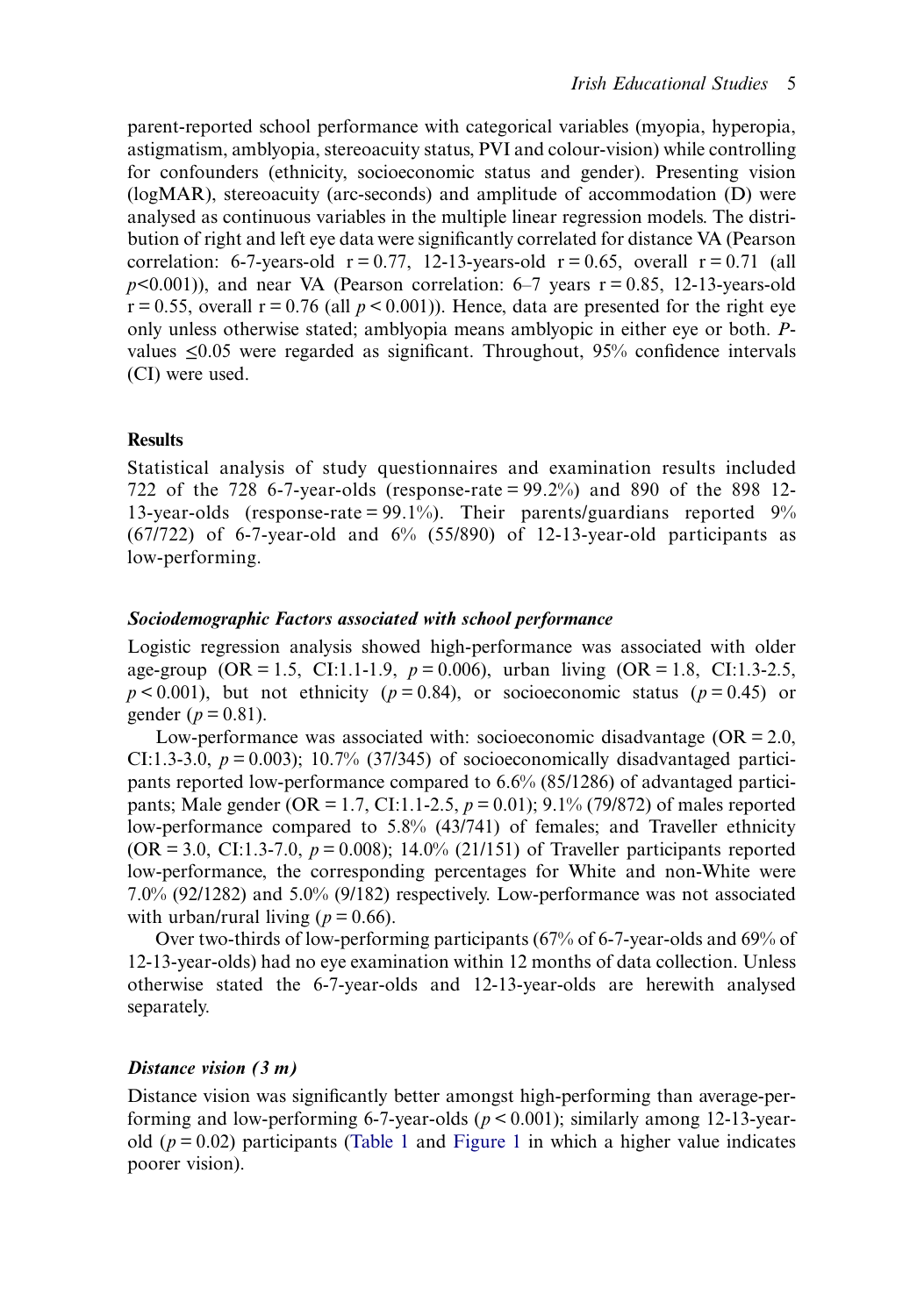| Presenting vision†                       | High-<br>performance | Average-<br>performance | Low-<br>performance | $P-$<br>value |
|------------------------------------------|----------------------|-------------------------|---------------------|---------------|
|                                          | $6-7$ years          |                         |                     |               |
|                                          | mean $\pm$ SD        | mean $\pm$ SD           | mean $\pm$ SD       |               |
| Distance vision<br>(log <sub>MAP</sub> ) | $-0.01 \pm 0.15$     | $0.00 \pm 0.15$         | $0.15 \pm 0.25$     | < 0.001       |
| Near vision (logMAR)                     | $0.07 \pm 0.18$      | $0.08 \pm 0.22$         | $0.23 \pm 0.35$     | < 0.001       |
| Stereovision<br>(arcseconds)             | $150.4 \pm 217.7$    | $135.9 \pm 202.6$       | $282.0 \pm 325.8$   | < 0.001       |
| Accommodation<br>(Dioptres)              | $14.0 \pm 4.2$       | $13.7 \pm 3.8$          | $11.4 \pm 4.9$      | < 0.001       |
|                                          | $12-13$ years        |                         |                     |               |
|                                          | mean $\pm$ SD        | mean $\pm$ SD           | mean $\pm$ SD       |               |
| Distance vision<br>(log <sub>MAR</sub> ) | $-0.05 \pm 0.23$     | $-0.03 \pm 0.19$        | $0.00 \pm 0.24$     | 0.03          |
| Near vision (logMAR)                     | $0.03 \pm 0.12$      | 0.04                    | $0.07 \pm 0.18$     | 0.02          |
| Stereovision<br>(arcseconds)             | $87.6 \pm 163.9$     | $95.1 \pm 190.0$        | $149.4 \pm 252.3$   | 0.001         |
| Accommodation<br>(Dioptres)              | $12.2 \pm 3.2$       | $12.1 \pm 3.8$          | $11.1 \pm 3.4$      | 0.24          |

<span id="page-7-0"></span>Table 1. The relationship between school-performance in 722 6-7-years-old and 890 12-13 years-old participants and presenting vision (distance 3 m and near 40 cm), presenting stereovision and the presenting amplitude of accommodation.

†Measurements taken with participants spectacles if worn; Boldface indicates statistically significant P < 0.05; standard deviation (SD).

<span id="page-7-1"></span>

Figure 1. The distribution of distance vision (presenting with spectacles if worn) in 6-7-yearolds (top image) and 12–13 year-olds (bottom image) by parent-reported school performance category. On average, distance vision in low-performing 6-7-year-olds was significantly poorer than average-performing and high-performing 6-7-year-olds.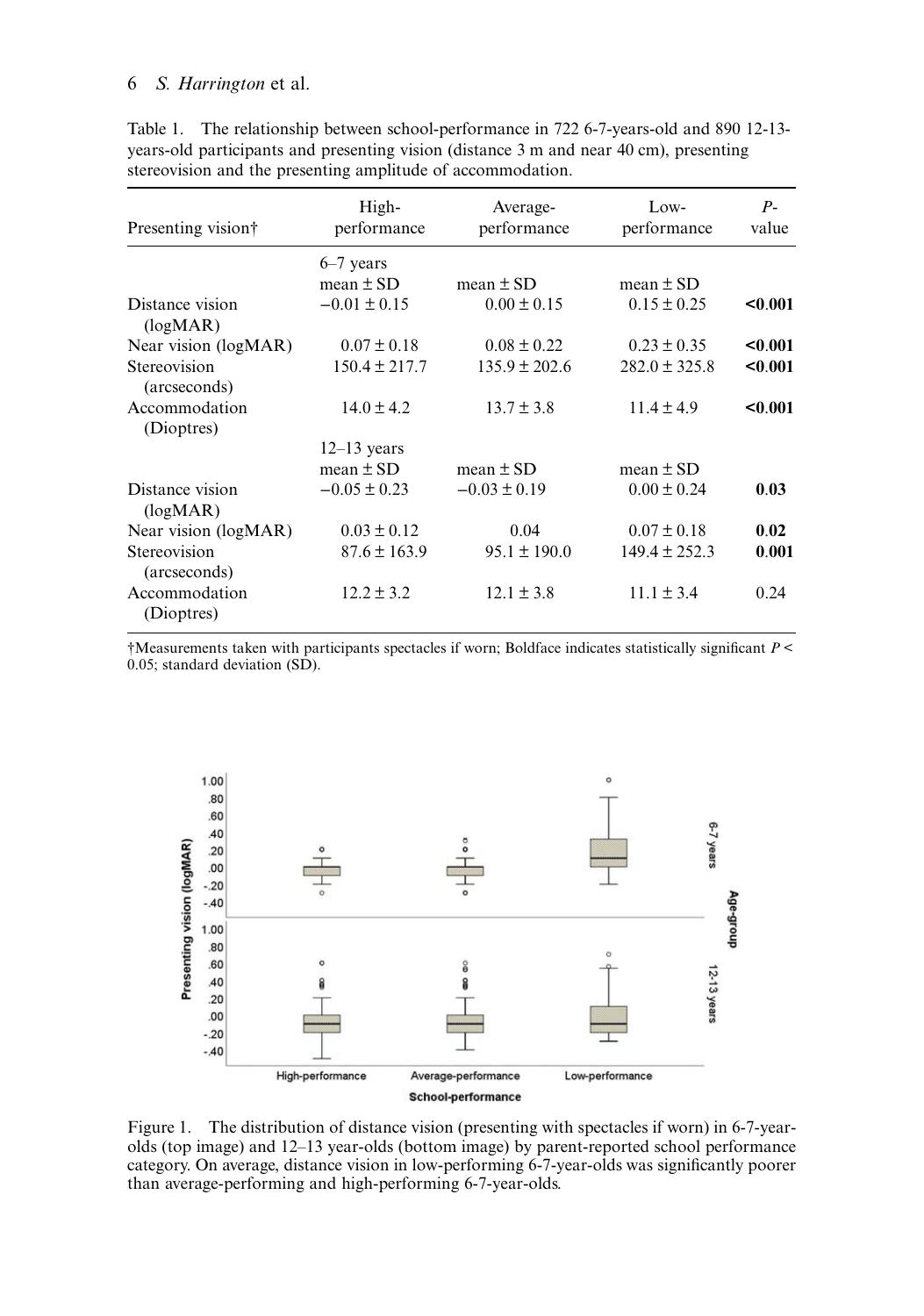#### Near vision (40 cm)

Near vision was significantly better amongst high-performing, than average-performing, and low-performing 6-7-year-olds ( $p < 0.001$ ); similarily in 12-13-year-olds ( $p <$ 0.001) [\(Table 1](#page-7-0)).

#### Stereovision

Stereovision was significantly better amongst high-performing than average-performing and low-performing 6-7-year-olds ( $p < 0.001$ ); correspondingly in 12-13-year-olds  $(p=0.001)$  [\(Table 1](#page-7-0) and [Figure 2](#page-8-0) in which a higher value indicates poorer stereovision).

#### Amplitude of accommodation

Poorer accommodation was associated with low-performance in the 6-7-year-olds ( $p$ )  $(0.001)$ , but not the 12-13-year-olds ( $p = 0.24$ ) ([Table 1\)](#page-7-0).

#### Presenting visual impairment

Six-seven-year-olds: PVI was associated with low-performance ( $OR = 11.2$ , CI:4.8-27,  $p < 0.001$ ) ([Figure 3\)](#page-9-0). Of the 67 low-performing 6-7-years-olds, 11 (16.4%) had PVI; seven (10.5%) of which reported no history of spectacle wear; two (3.0%) required updated spectacles, and two (3%) did not have their spectacles at school.

Twelve-thirteen-year-olds: PVI was associated with low-performance ( $OR = 3.3$ , CI:1.5-9.1,  $p = 0.02$ ) [\(Figure 3](#page-9-0)); of the 55 low-performing 12-13-year-olds five (9%) had PVI, of which two reported no history of spectacle wear, two were at school without their spectacles, and one required updated spectacles.

<span id="page-8-0"></span>

Figure 2. The distribution of stereoacuity (arcseconds) in 6-7-year-olds (top image) and 12– 13 year-olds (bottom image) by parent-reported school performance category. Low-performing participants had significantly poorer stereoacuity than average-performing and high-performing participants in both age-groups.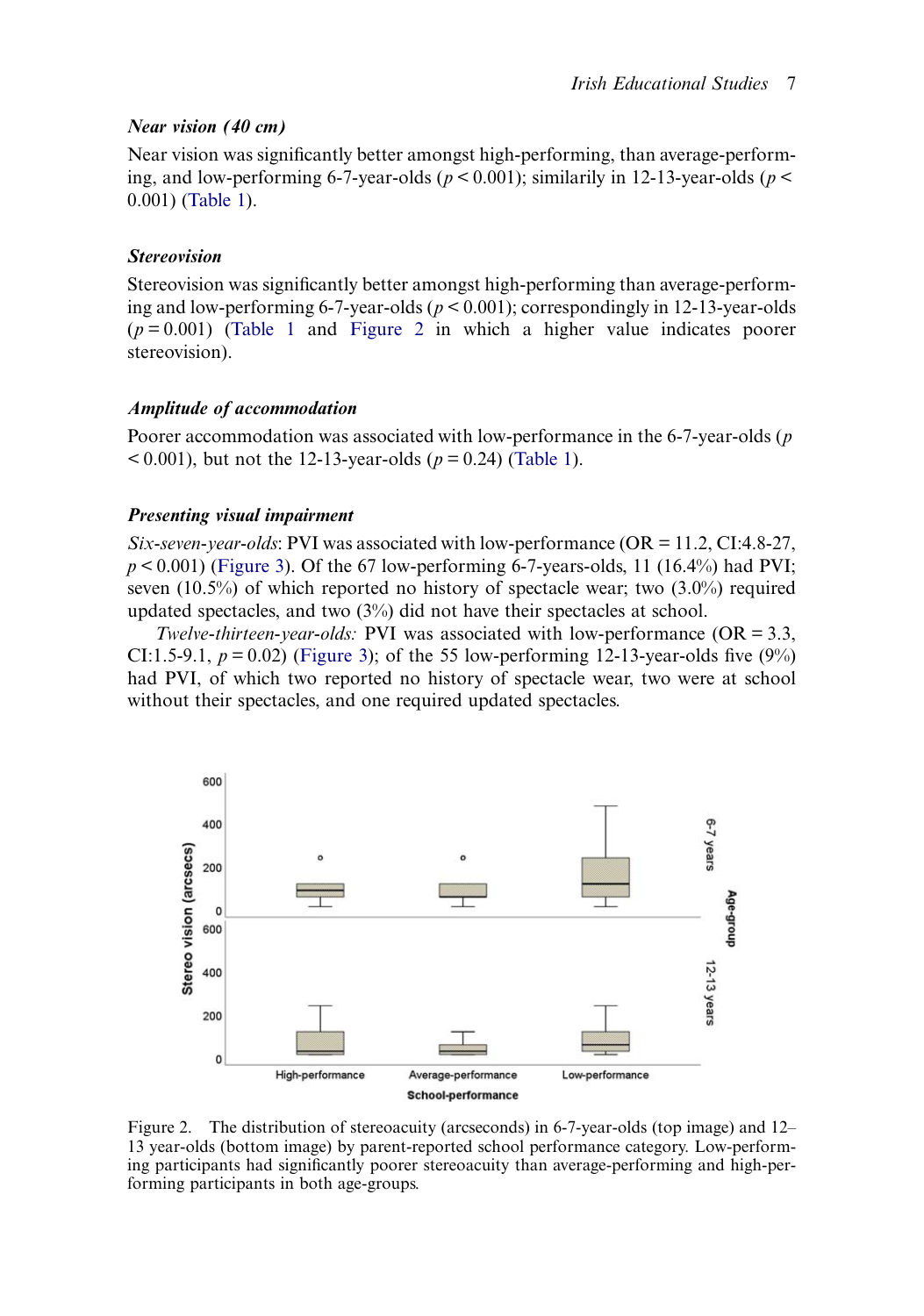<span id="page-9-0"></span>

Low performance in school and visual impairment

Figure 3. The relationship between presenting visual impairment and low-performance in school. Amongst participants with presenting visual impairment, 40.7% of 6-7-year-olds and 16.7% of 12-13-year-olds reported low-performance. The corresponding percentages for participants without visual impairment were 6.8% and 5.6% respectively.

#### Spectacle wear compliance

Amongst low-performing participants, four (6.3%) 6–7-year-olds and eight (14.8%) 12-13-year-olds did not have their spectacles in school.

#### Eye examinations

All low-performing 6-7-year-olds with PVI (11 participants) reported not having had their eyes tested during the 12 months before data collection. The corresponding numbers in the older cohort were three of five participants.

#### Uncorrected clinically significant refractive error

Emmetropia (absence of clinically significant refractive error)  $(OR = 1.4, CI:1.1$ -1.8,  $p < 0.001$ ) was associated with high performance in both age-groups. Myopia (OR = 1.8, CI:1.2-2.7,  $p = 0.003$ ) was associated with high-performance in 12-13-year-olds but not in 6-7-year-olds  $(p = 0.27)$ . Uncorrected hyperopia was associated with low-performance (OR = 2.7, CI:1.1-7.0,  $p = 0.04$ ); amongst uncorrected 6-7-year-old hyperopic participants, 23.8% (5/21) reported low-performance compared to 9.5% (2/21) low-performance in corrected hyperopic 6-7 year-olds.

Uncorrected astigmatism was associated with low-performance  $(OR = 2.1,$ CI:1.1-3.1,  $p < 0.001$ ) in both age cohorts. Amongst uncorrected astigmatic 6-7year-olds, 37% (10/27) reported low-performance compared to 10.7% (3/28) of corrected astigmatic participants. Amongst 12-13-year-olds, 11% (4/38) with uncorrected astigmatism reported low-performance in school, there were no low-performing 12- 13-year-old participants with corrected astigmatism.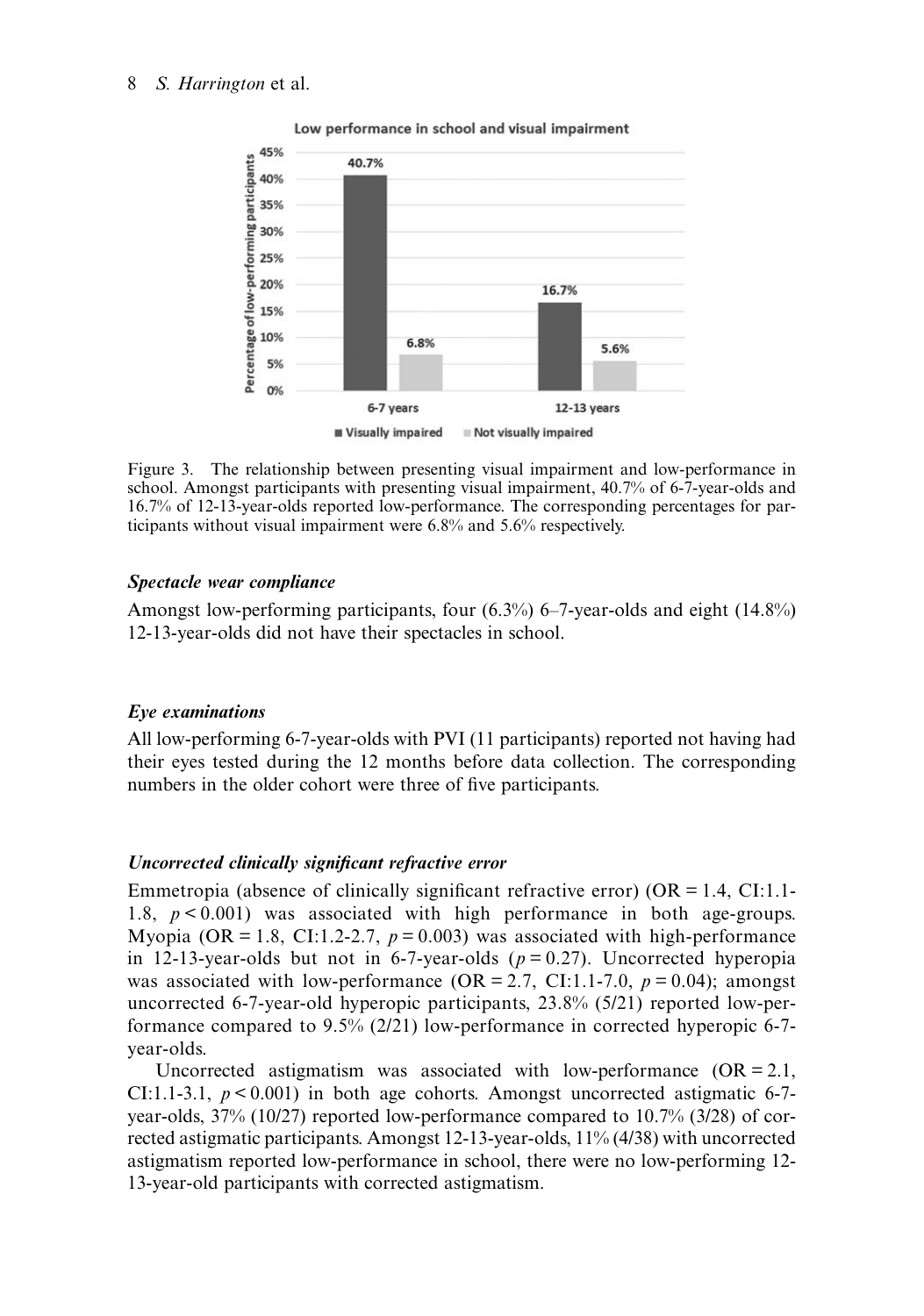#### Amblyopia

Amblyopia was associated with low-performance in 6-7-year-olds ( $OR = 7.7$ , CI:4.0-14.3,  $p \le 0.0001$ ) and 12-13-year-olds (OR = 5.6, CI:1.7-17.5,  $p = 0.002$ ) [\(Figure 4](#page-10-0)). Fitting a logistic regression model relating parent-reported school performance to the amblyopia and stereoacuity categories jointly (abnormal stereoacuity≥240 arcseconds otherwise normal) revealed both amblyopia (OR = 3.5, CI:1.7-6.7,  $p =$ 0.001) and stereoacuity (OR = 2.3, CI:1.4-4.0,  $p = 0.002$ ) remained significantly related to low-performance.

The effect of amblyopia treatment on parent-reported school performance was also investigated. Controlling for age, participants with amblyopia (never treated) were 3.7 times (CI:1.5-8.3,  $p = 0.004$ ) more likely to report low-performance than those without amblyopia (never treated), and 3.6 times (CI:1.1-12.5,  $p = 0.04$ ) more likely to report low-performance than participants successfully treated for amblyopia [\(Figure 5](#page-11-0)).

#### Strabismus

Strabismus (misaligned eyes) was associated with low-performance  $(OR = 2.1,$ CI:1.1-4.0,  $p = 0.03$ ). All low-performing strabismic participants were esotropic. Fitting a logistic regression model relating parent-reported school performance to the amblyopia and strabismus jointly revealed strabismus was no longer associated with low-performance ( $p = 0.44$ ), whereas amblyopia remained strongly associated with low-performance (OR = 5.0, CI:2.9-8.8,  $p < 0.0001$ ).

<span id="page-10-0"></span>

Figure 4. The relationship between amblyopia prevalence and low-performance in school. Of the 6-7-year-olds: 50% (4/8) of participants with bilateral amblyopia, 39.5% (15/38) with unilateral amblyopia and 6.9% (47/682) of non-amblyopic 6-7-year-olds reported low-performance. Of the 12-13-year-olds: 52% (4/7) with bilateral amblyopia, 15.2% (5/33) with unilateral amblyopia and 5.7% (49/858) without amblyopia reported low-performance.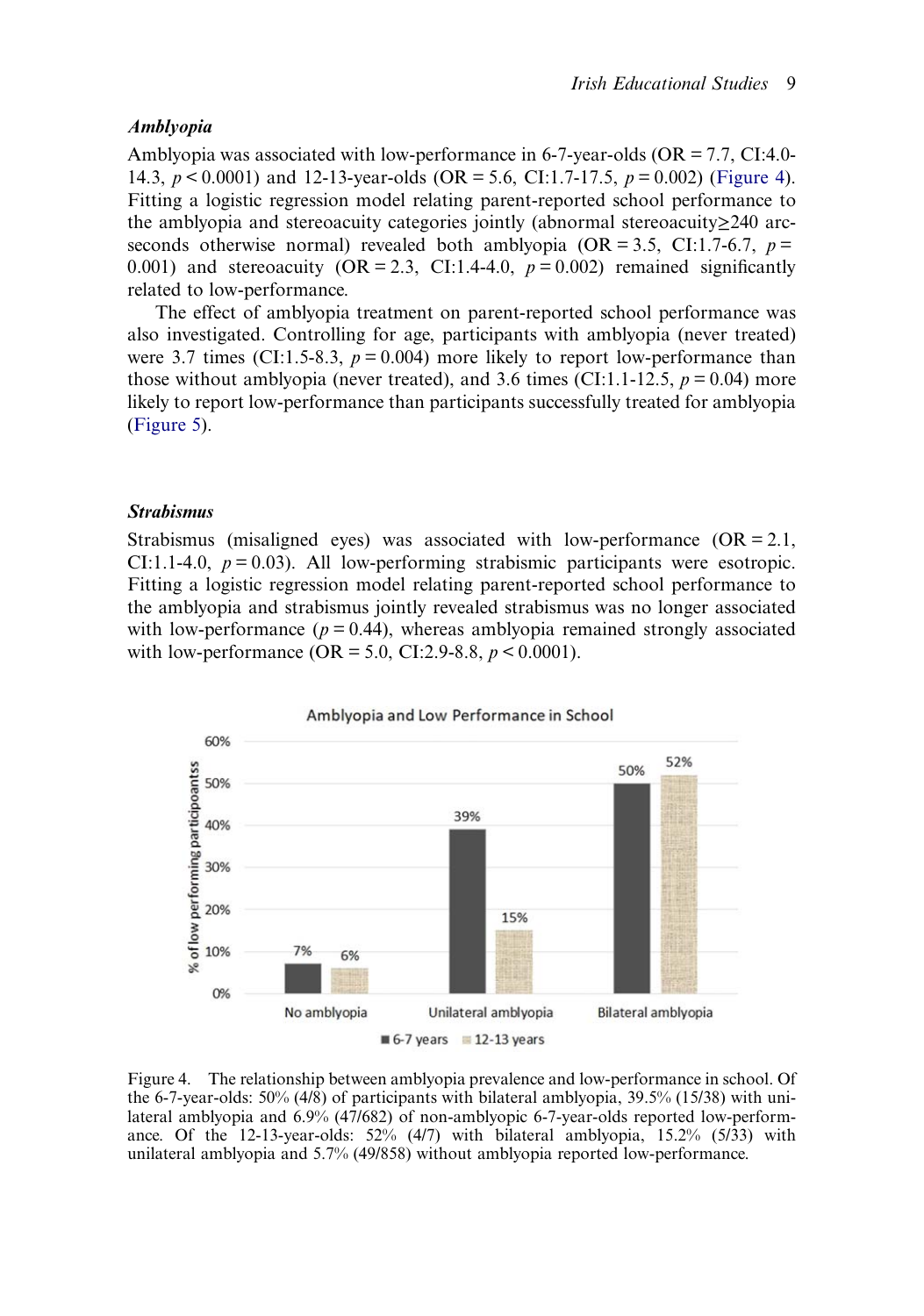<span id="page-11-0"></span>

Amblyopia treatment and school performance

Figure 5. Percentage of participants who reported low-performance, average-performance, and high-performance in each of the following categories: not amblyopic with no history of treatment (1,453 participants), successfully treated amblyopes (79 participants), unsuccessfully treated amblyopes (31 participants), and amblyopic and no history of amblyopia treatment (40 participants).

#### Colour vision

Controlling for gender, defective colour-vision was associated with low-performance  $(OR = 4.7, CI: 1.5-14.3, p = 0.01).$ 

#### **Discussion**

<span id="page-11-1"></span>This study is the first to explore the relationship between parent-reported school performance and vision in children attending mainstream schools in Ireland. Study findings demonstrate an association between uncorrected refractive error (long-sightedness and astigmatism), untreated amblyopia (lazy eye), PVI (inability to see half of a standard eye test chart with either eye in the distance and near), diminished stereoacuity (three-dimensional vision), and defective colour vision with low-performance in school. Following focus-group feedback, school academic performance data was based on how parents/guardians perceived their child's performance in school when compared to their peers. Therefore, children in socioeconomically disadvantaged schools were compared to children in the same environment and children attending other schools were compared to their peers. Hence, the present study addressed the association between how parents/guardians perceived their child's performance in school (qualitative analysis) and various aspects of vision (quantitative analysis). Quantitative analysis provides the empirical evidence necessary for clinical practitioners. Whereas, qualitative analysis supports the personal and experiential 'knowing' which is critical to the interpretation of study findings and their application to clinical practice (Malterud [2001](#page-20-10)). Furthermore, qualitative assessment methods are crucial to understanding community needs and issues, providing researchers with a better understanding of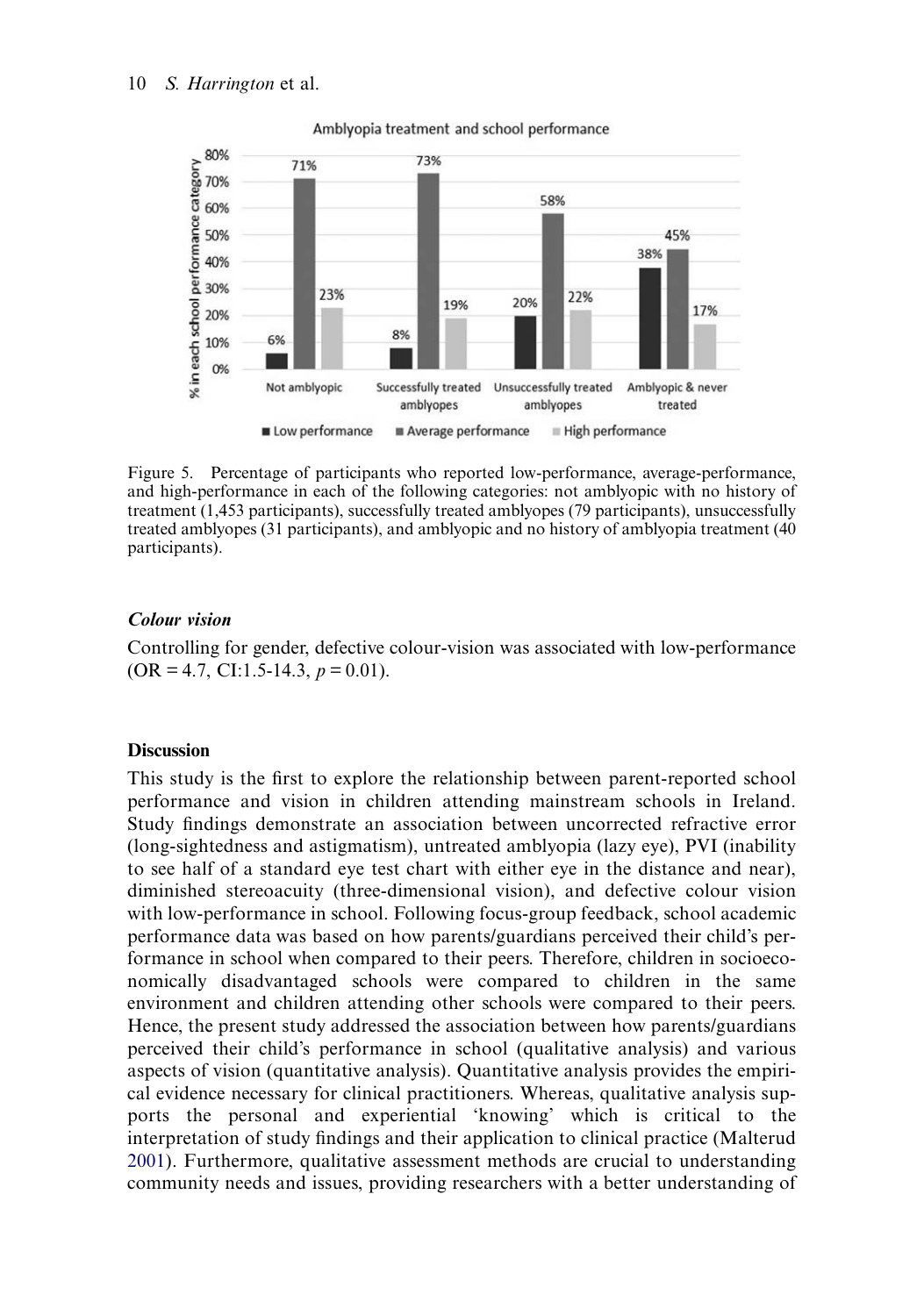<span id="page-12-6"></span>the meaning and implications of quantitative study findings (Malterud [2001\)](#page-20-10). As patient-recorded outcome measures are now routinely used in health settings and essential when updating health policy (Tadićet al. [2013\)](#page-22-10), feedback from parents/ guardians regarding their child's school academic performance provides useful information that may be more context-specific than test scores of mathematical ability or reading speed.

<span id="page-12-7"></span><span id="page-12-2"></span>In line with previous studies, including with the PISA worldwide study (OECD [2016](#page-21-7)), the present study found low-performance associated with male gender (Weaver-Hightower [2003\)](#page-22-11), socioeconomic disadvantage (Bruce et al. [2016\)](#page-18-3), and ethnicity (Hoff [2013](#page-19-10)).

#### <span id="page-12-4"></span>Presenting vision

<span id="page-12-5"></span>Concurring with previous studies (Goldstand, Koslowe, and Parush [2005](#page-19-1); Maples [2003](#page-20-11)), reduced distance VA was associated with low-performance in both agegroups. Distance VA demand in classrooms varies depending on the position in the classroom, level of illumination and whether the material is presented on a board/ smart-board (Narayanasamy et al. [2016;](#page-21-0) Negiloni, Ramani, and Sudhir [2017](#page-21-1); [2019](#page-21-9)). However, the mean distance VA in low-performing 6-7-year-olds was poorer than the VA threshold level (0.3logMAR) reported in the literature (Narayanasamy et al. [2016;](#page-21-0) Negiloni, Ramani, and Sudhir [2017](#page-21-1)). Additionally, PVI was associated with low-performance in both age-cohorts; children with PVI do not have the adequate vision threshold (0.3LogMAR) in either eye required to read material from a board/smart-board (Langford and Hug [2010;](#page-20-12) Narayanasamy et al. [2016](#page-21-0)). Thus, highlighting the importance of routine assessment of visual task demands and the visual skill levels required by children in school classrooms to inform educators of their student's visual requirements (Negiloni, Ramani, and Sudhir [2017\)](#page-21-1).

<span id="page-12-3"></span>Reduced near VA was associated with low-performance in both age-groups, which is unsurprising given the importance of near vision in the learning environment (Narayanasamy et al. [2016](#page-21-0)); over half of the school day involves sustained vision at 20- 25 cm. Moreover, the VA demand for children aged 10–12 years to sustain fluent reading was previously reported at  $0.33 \pm 0.09$  logMAR (Narayanasamy et al. [2016](#page-21-0)); hence, many low-performing participants (mean vision at near  $0.23 \pm$ 0.35logMAR) may not have adequate acuity to maintain sustained near work. Furthermore, in-school vision screening in Ireland is limited to a measurement of distance vision (Health Service Executive [2005](#page-19-11)); hence, children with reduced near vision may miss an opportunity for early intervention if their distance vision meets the screening cut-off (0.2logMAR).

#### <span id="page-12-1"></span>Refractive error

<span id="page-12-0"></span>The association established in the present study between uncorrected hyperopia (long-sightedness) and academic underperformance aligns with the Vision in Preschoolers Study and the Child Health and Education Study (Stewart-Brown, Haslum, and Butler [2008;](#page-22-5) VIP-HIP Study Group [2016](#page-22-4)). Traditionally, hyperopia ≤+3.00 D is rarely corrected in children aged 6-7-years as they are considered to have adequate accommodation to compensate for near visual tasks (Arnold [2004](#page-18-8)). However, the present study demonstrated low-performing children had significantly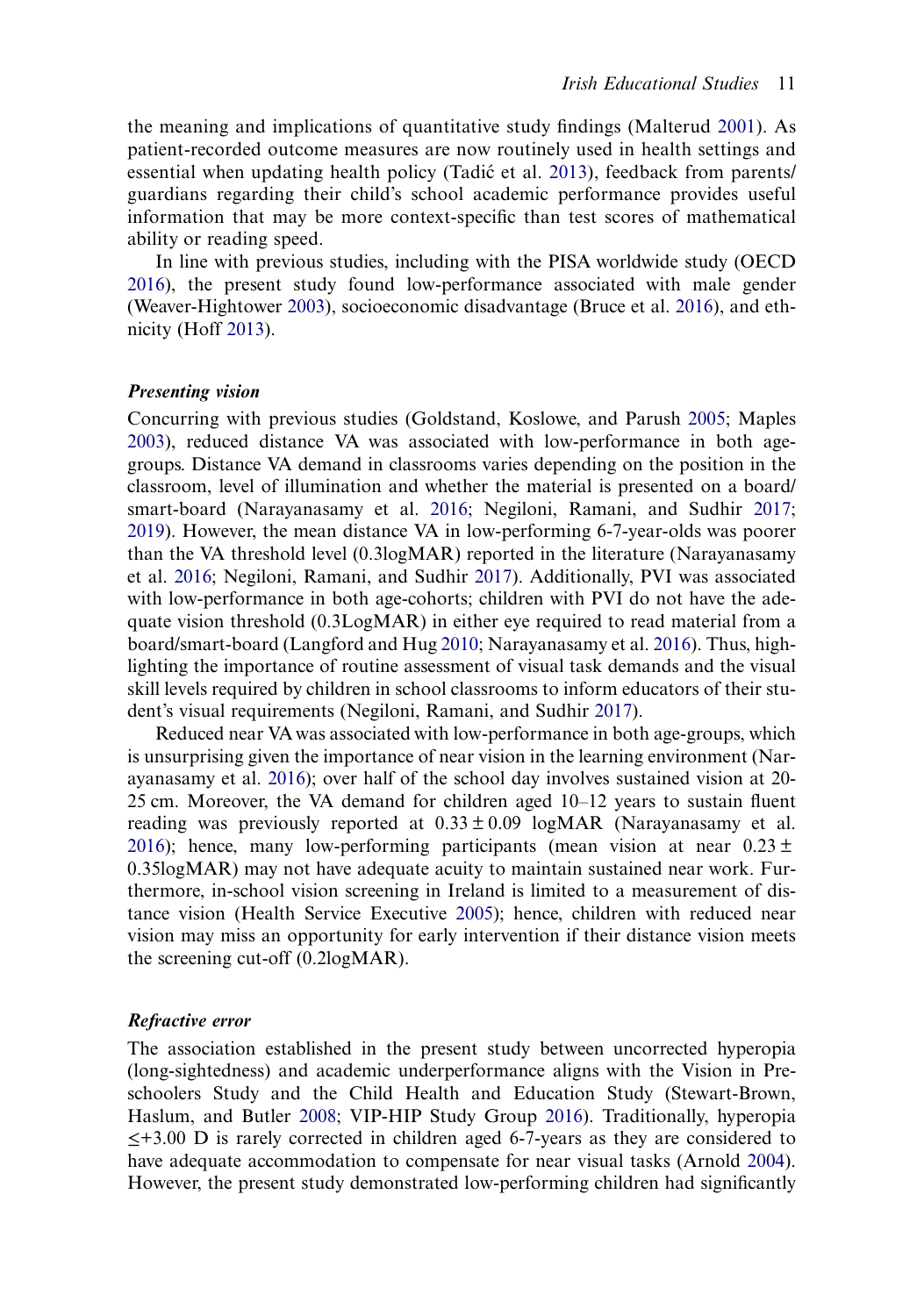<span id="page-13-0"></span>lower mean amplitude of accommodation, especially in the 6-7-year-old cohort. Prior research involving 10-12-year-olds reported the average reading distance at 23 cm (range 20 cm to 25 cm) hence 4-5D of accommodation are required to see at near, and, as accommodative amplitude should be twice the dioptric demand, 8-10D of accommodation is necessary during near work in the classroom (Narayanasamy et al. [2016\)](#page-21-0). Thus, low-performing participants may not have adequate accommodation (mean (SD):11.4  $\pm$  4.9D) required to sustain near fixation. Indeed, objectively measured accommodation may be lower than the subjectively measured push-up test used in the present study (Anderson et al. [2008](#page-18-9)). Furthermore, accommodation is rarely routinely checked in childhood as children are presumed to have adequate accommodation to see at near (Woodhouse et al. [1993\)](#page-23-4), given accommodation decreases with age in the typical population and symptoms associated with difficulty reading are usually first experienced in middle age (45-years-old). Based on the results of the current study near VA and objectively measured accommodation (such as dynamic retinoscopy) ought to be routinely checked in schoolchildren.

<span id="page-13-8"></span><span id="page-13-4"></span><span id="page-13-2"></span>Uncorrected astigmatism was associated with low-performance in the present study in agreement with the literature. For example, Harvey et al. ([2016\)](#page-19-12) reported reading fluency significantly reduced in students with uncorrected bilateral astigmatism, but not when corrected, compared to their non-astigmatic peers. Likewise, Narayanasamy et al. [\(2015](#page-21-10)) demonstrated simulated bilateral astigmatic blur resulted in reduced comprehension, reading speed and accuracy in 10-year-old Australians highlighting the challenges uncorrected astigmats experience in school, which has important implications for schoolchildren in Ireland, where significant amounts of uncorrected astigmatism exist (Harrington et al. [2019a\)](#page-19-5).

<span id="page-13-3"></span>Of further concern was the substantial number of children at school without their prescribed spectacles, many of whom were socioeconomically disadvantaged (Harrington et al. [2019a\)](#page-19-5). Prescribing spectacles to children who need them can improve academic performance (Ma et al. [2014](#page-20-13); Slavin et al. [2018](#page-22-12); Yi et al. [2015](#page-23-5)), which is essential for children with special educational needs (Black et al. [2019](#page-18-2)), resulting in increased classroom engagement and reduced 'off-task' behaviour (Black et al. [2019\)](#page-18-2). Moreover, cognitive ability in low-income preschoolers with uncorrected refractive error significantly improved following just six-weeks of spectacle wear (Roch-Levecq et al. [2008\)](#page-22-13).

<span id="page-13-6"></span>Furthermore, the prevalence of myopia is increasing globally; one in five 12-13 year-olds in Ireland are myopic (Harrington et al. [2019a\)](#page-19-5). Children with myopia will not have the threshold level of VA needed to see detail on the white or blackboard in school. Hence, compliance with spectacle wear in school requires coordinated public health policy responses at both the child and parental level (Harrington et al. [2019b\)](#page-19-13).

#### <span id="page-13-1"></span>Amblyopia, strabismus and binocular vision

<span id="page-13-7"></span><span id="page-13-5"></span>Overall, proportionally more parents/guardians of 6-7-year-olds with strabismus (misaligned eyes) reported their children were low-performing than parents/guardians of orthotropic (straight-eyed) participants, in agreement with previous studies (Reed, Kraft, and Buncic [2004;](#page-22-14) Woodhouse, Griffiths, and Gedling [2000](#page-23-6)). Furthermore, similar to Reed, Kraft, and Buncic [\(2004](#page-22-14)), strabismus was associated with low-performance in the younger cohort and not the older group in the present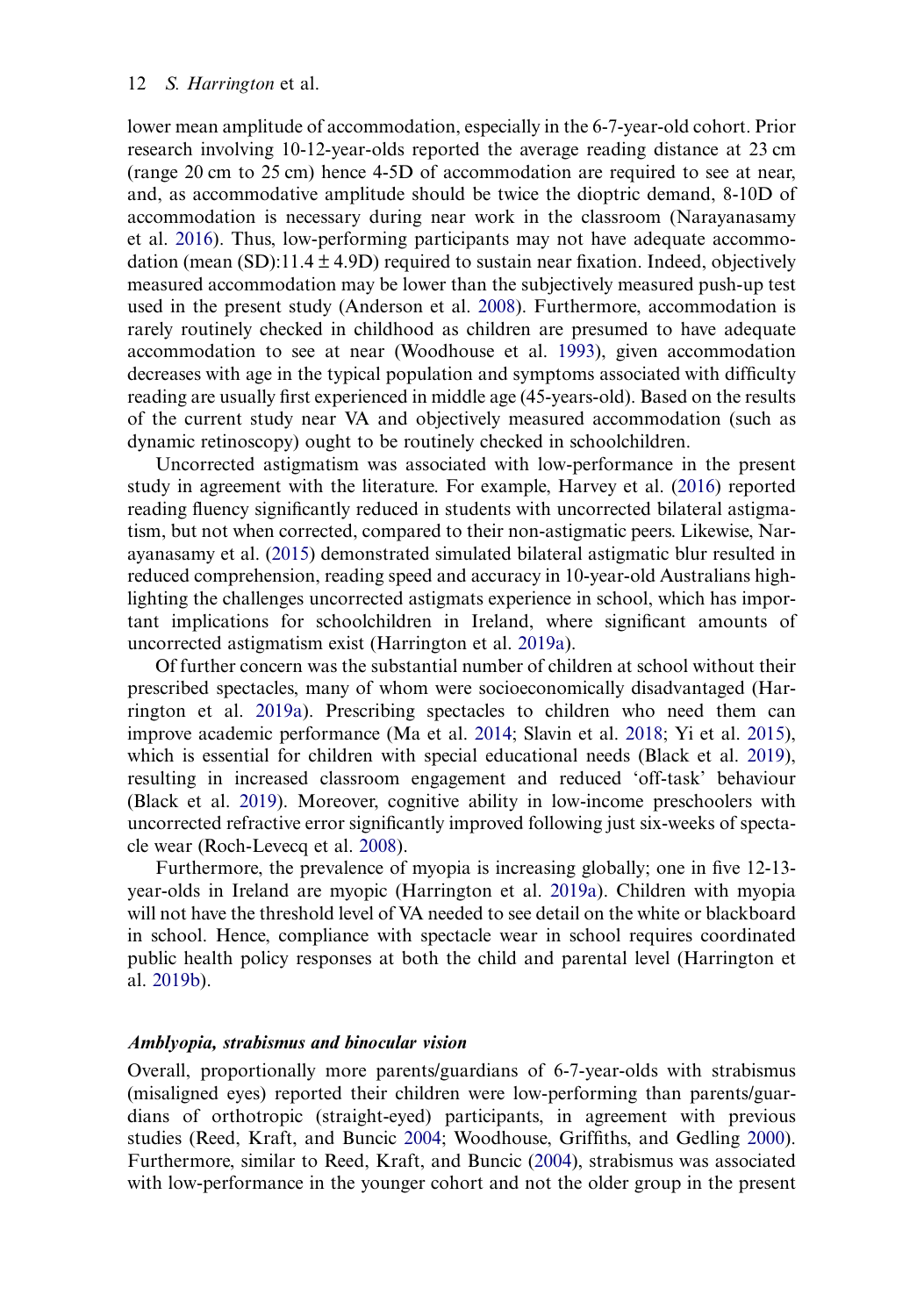<span id="page-14-6"></span>study. Hence, its possible children may adapt or develop coping strategies for their strabismus. Interestingly, controlling for amblyopia, the association between strabismus and school-performance was no longer significant, suggesting the presence of strabismus (a cosmetically visible eye defect) alone is not a marker for academic difficulties; instead it is the relationship between strabismus and amblyopia which was strongly associated with low-performance. Indeed, Narayanasamy et al. ([2014\)](#page-21-11) demonstrated simulated monocular hyperopic blur was significantly associated with impaired academic performance, particularly when the 11-year-old participants were involved in sustained near visual tasks.

The association found between amblyopia and low-performance aligns with Khalaj et al. [\(2011](#page-20-7)) and Kugathasan et al. [\(2019](#page-20-14)). Moreover, the reduced levels of low-performance amongst participants successfully treated for amblyopia reinforce the importance of early detection and compliance with amblyopia treatment. This finding is crucial in Ireland where persistent amblyopia (post-traditional treatment age) prevalence is high (4.5% in children aged 12–13 years) and associated with socioeconomic disadvantage and poor compliance with spectacle wear (Harrington et al. [2019b\)](#page-19-13).

<span id="page-14-8"></span><span id="page-14-4"></span>Previous studies demonstrated a relationship between amblyopia and reading speed (Kelly et al. [2015\)](#page-20-5), transcribing (Kelly et al. [2018\)](#page-20-6), and disrupted reading ability and accuracy (Kugathasan et al. [2019\)](#page-20-14). Kugathasan et al. ([2019\)](#page-20-14) proposed children with amblyopia, may benefit from using texts with reduced crowding and from time allowances for tasks involving reading. In contrast, Rahi, Cumberland, and Peckham ([2006\)](#page-22-15) attributed quality of life issues associated with amblyopia to amblyopia treatment (wearing an eyepatch) and not the visual disruption. For example, Carlton and Kaltenthaler [\(2011\)](#page-18-5) reported low self-esteem, negative self-image, bullying and teasing are associated with amblyopia treatment. However, successful amblyopia treatment to improve VA was associated with significantly reduced levels of low-performance in the present study. Hence, addressing amblyopia and completing amblyopia treatment early in childhood when treatment is more likely to be successful (Holmes [2011\)](#page-19-14), and during a period before children become increasingly more self-aware and susceptible to ridicule and feelings of inferiority (Erikson's psychosocial stage 4 (5-12-years-old): industry versus inferiority) (Erikson [1968](#page-19-15)) is essential. Thus, it is necessary to integrate vision, educational and psychosocial implications of amblyopia treatment (Koklanis, Abel, and Aroni [2006](#page-20-15)).

<span id="page-14-7"></span><span id="page-14-5"></span><span id="page-14-3"></span><span id="page-14-2"></span><span id="page-14-1"></span>The association between reduced/abnormal stereoacuity and low-performance concurs with Taylor-Kulp ([1999\)](#page-22-3). Controlling for amblyopia, the relationship between abnormal stereoacuity and low-performance remained. Stereoacuity is a measure of binocular vision (three-dimensional vision), which is affected by reduced VA, inaccurate accommodation and ocular alignment (Li et al. [2016\)](#page-20-16). Furthermore, Ponsonby et al. [\(2013](#page-21-12)) demonstrated orthoptic interventions (a programme of eye exercises) to improve stereoacuity improved literacy in children to a greater extent than providing parental literacy support alone.

#### Colour vision deficiency

<span id="page-14-0"></span>Controlling for gender, participants with defective colour vision performed less well than classmates in the current study, aligning with findings in Italian schoolchildren (Gallo et al. [1998\)](#page-19-16). In contrast, Cumberland, Rahi, and Peckham ([2004\)](#page-18-10) reported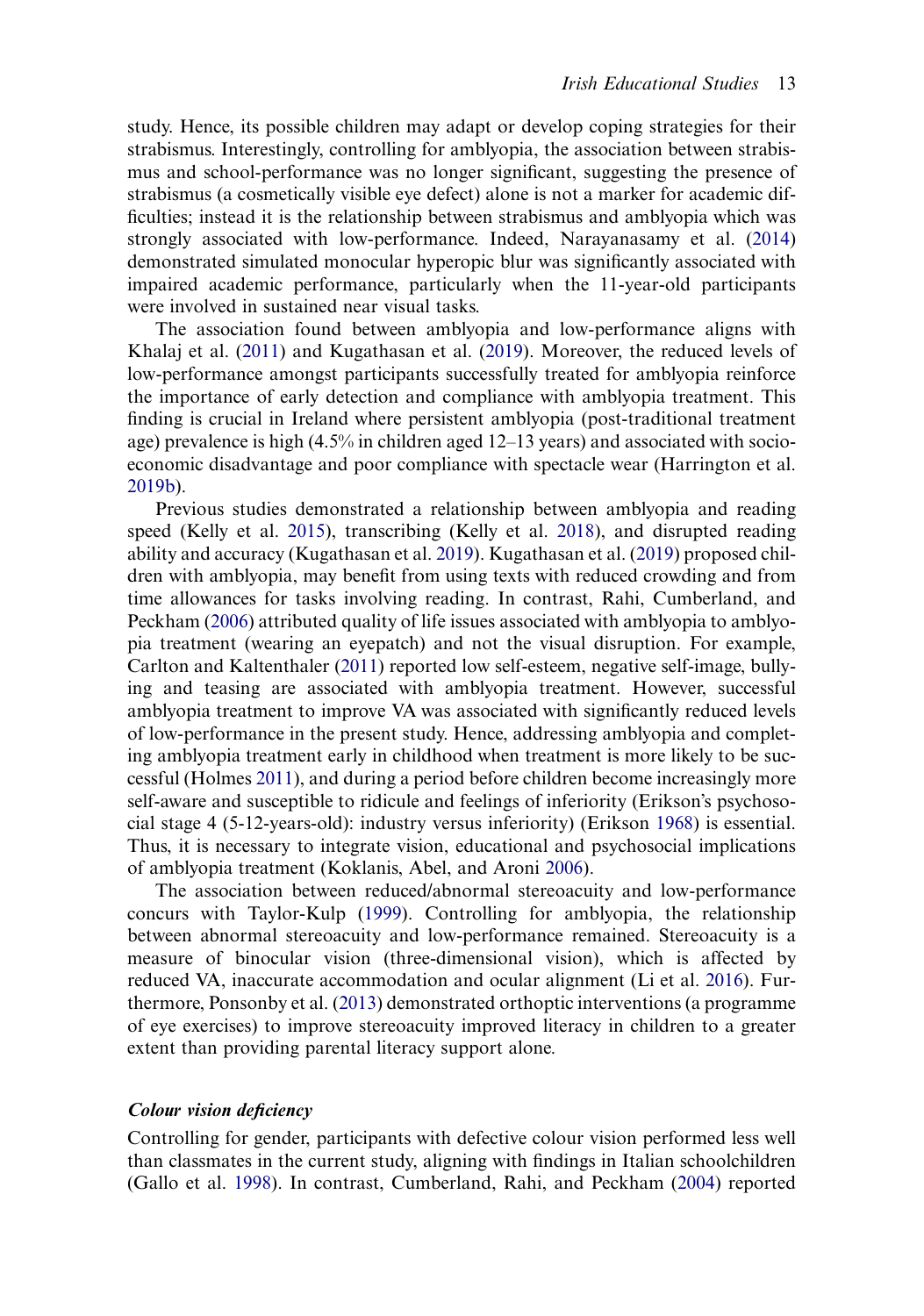<span id="page-15-6"></span>children with defective colour vision did as well as their peers educationally, and the authors queried the rationale for colour-vision screening in schools. Indeed, as per the Best Health Revisited HSE guidelines, colour vision is not routinely checked in schoolchildren in Ireland (HSE [2005\)](#page-19-11). However, colour is used extensively as a didactic tool in education, and more recent research demonstrated defective colour vision associated with slow learning (Gallo et al. [2003](#page-19-4)). Additionally, Steward and Cole [\(1989](#page-22-16)) and Gallo et al. ([2003\)](#page-19-4) established many individuals are unaware of their defective colour vision. Hence, early screening is vital to inform teaching staff and assist children in developing adaptive strategies to support learning and inform career choice, which is limited by defective colour vision (Cole [2004\)](#page-18-11).

#### <span id="page-15-0"></span>Public awareness

The majority of participants (68%) reported by their parents/guardians as low-performing in school had not had an eye examination within the 12 months before data collection. Furthermore, focus-group feedback revealed parents/guardians of low-performing children might be uncomfortable about sharing specific academic data. However, many low-performing children had PVI, a level of vision too poor to obtain a driving licence, demonstrating a possible lack of public awareness as to the importance of clear and accurate vision in children's development (Sharma et al. [2012](#page-22-17)). Whether parents were unaware of the association between school-performance and a child's ability to see clearly or unaware of how to access an eye examination for their child was not investigated in the present study. Furthermore, parents may have other commitments such as work or dependants in the home, which mean they are unable to bring their child for an eye examination (Sharma et al. [2012\)](#page-22-17). As both PVI and low-performance were associated with socioeconomic disadvantage in the present study, some families may have been unable to afford private eyecare for their child. In Ireland, children without a medical card are not entitled to free eye tests with a high street optometrist. The waiting lists for publically funded eye tests is currently over two years in Ireland (Power et al. [2017\)](#page-21-13), the consequence is many children are not accessing an eye examination either before commencing school or when a child is performing below average in school.

<span id="page-15-5"></span><span id="page-15-4"></span><span id="page-15-3"></span><span id="page-15-2"></span><span id="page-15-1"></span>Early vision testing requires parental knowledge of the importance of vision testing for children. Early childhood interventions enhance children's wellbeing, as demonstrated by the Chicago longitudinal (18 years) study where, every \$1.00 invested in health, social services and preschool education to low-income children in public schools returned \$7.50 to society (Reynolds, Temple, and Ou [2003](#page-22-18)). Membreno et al. [\(2002\)](#page-21-14) estimated economic benefit of amblyopia treatment was \$22 return to the Gross Domestic Product for every \$1 invested; this return is especially enhanced due to the early intervention of amblyopia treatment and the subsequent lifelong impact on income. Thus, the impact of poor vision, on children's educational performance is a public health issue (Black et al. [2019](#page-18-2)), which has financial implications for the community due to lost earnings (Membreno et al. [2002](#page-21-14)), and a range of associated health issues such as anxiety and depression (Hayes et al. [2019;](#page-19-17) Leo et al. [1999](#page-20-17)). Notably, Traveller and socioeconomically disadvantaged participants were disproportionately affected in this study with higher levels of both PVI and low-performance. While this paper does not seek to investigate the impact of specific policies on academic performance, the results do suggest that both parent-reported school performance and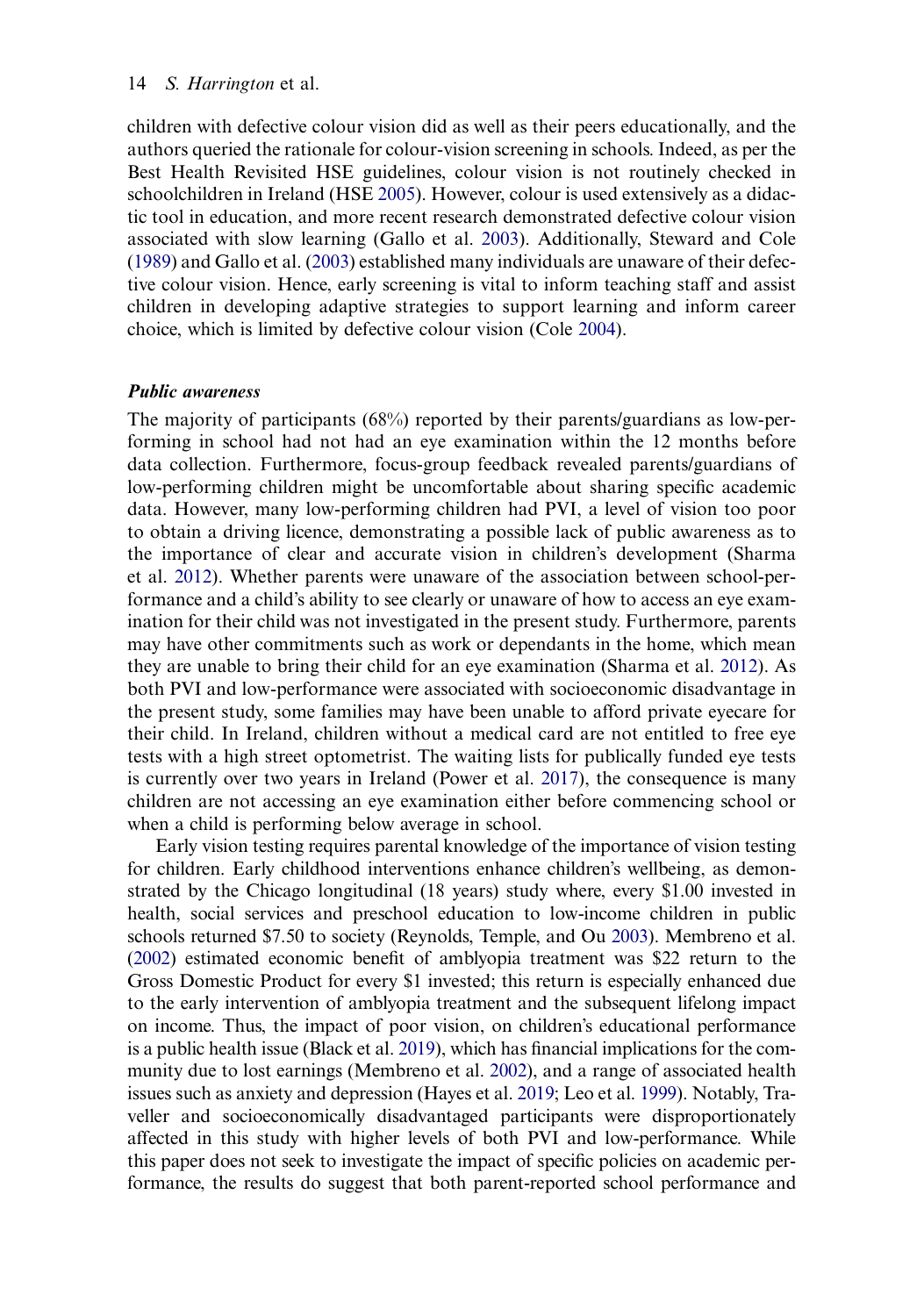<span id="page-16-2"></span>PVI are complex issues that require a coordinated approach including recognition of interrelated determinants of health. O'Donnell et al. ([2016](#page-21-15)) demonstrated culturallyspecific policy responses, including innovative ways of accessing primary care for marginalised groups, are vital to address existing inequalities. Likewise, novel ways of engaging constructively with marginalised groups are needed to address existing eye-health and educational inequalities in Ireland.

<span id="page-16-1"></span>The high number of low-performing children with PVI and no history of primary eyecare identified in the present study, highlight the gaps and the possible lack of optimal integration with current childhood health services in Ireland. Additionally, the acknowledged delays in eyecare follow up of over two years in Ireland (Murphy [2017](#page-21-16)) from when issues are reported, may be a contributor to the level of unaddressed vision issues identified in the study. Thus, study findings highlight the importance of earlier testing of children's vision, ideally in advance of starting school, which will allow the development of adaptive policies to assist those children in school in achieving their academic potential generating consequential societal benefits by increasing the number of better-performing students in school.

<span id="page-16-0"></span>The strengths of this study include the large sample size, random school selection and the high questionnaire completion rate (>99%). Parent-reported outcomes of school performance instead of objectively measured academic scores is a study limitation. Standardised outcome measures to assess the relationship between academic achievement and vision are essential (Hopkins et al. [2019](#page-20-18)); however, public engagement during the design stage of the present study revealed the difficulties and sensitivities associated with that aim. Hence, gaps remain concerning specific aspects of vision and their relationship with particular aspects of academic achievement. Further research is therefore required to examine what level of visual impairment is likely to interfere with various aspects of learning. To address these limitations, increasing public awareness of the importance of vision in children's education is imperative, as is involving public representatives and relevant stakeholders at the design stage of any future study to prevent participation bias and provide data to inform clinical decision-making. Furthermore, due to the cross-sectional nature of the data, it is not possible to conclude that unaddressed visual issues are responsible for low-performance in school. Hence, further studies, including longitudinal studies, are recommended to assess the extent and magnitude of the relationship between vision and how well children perform academically in school.

#### Conclusion

This study revealed low-performance in children in mainstream schools in Ireland was associated with undetected or untreated visual impairment due to uncorrected refractive error and amblyopia, with marginalised communities disproportionally affected. Poor stereoacuity and defective colour vision were additional factors with schoolchildren aged 6–7 years, particularly affected by unaddressed visual issues. Children presenting with academic performance challenges ought to have a comprehensive eye examination, to detect potential vision problems for early intervention, thus minimising any negative impact they will have on educational outcomes. Study findings suggest that addressing vision and academic performance inequalities requires coordinated policy responses at both the child and community level. Specific and culturally-appropriate public education programmes highlighting the importance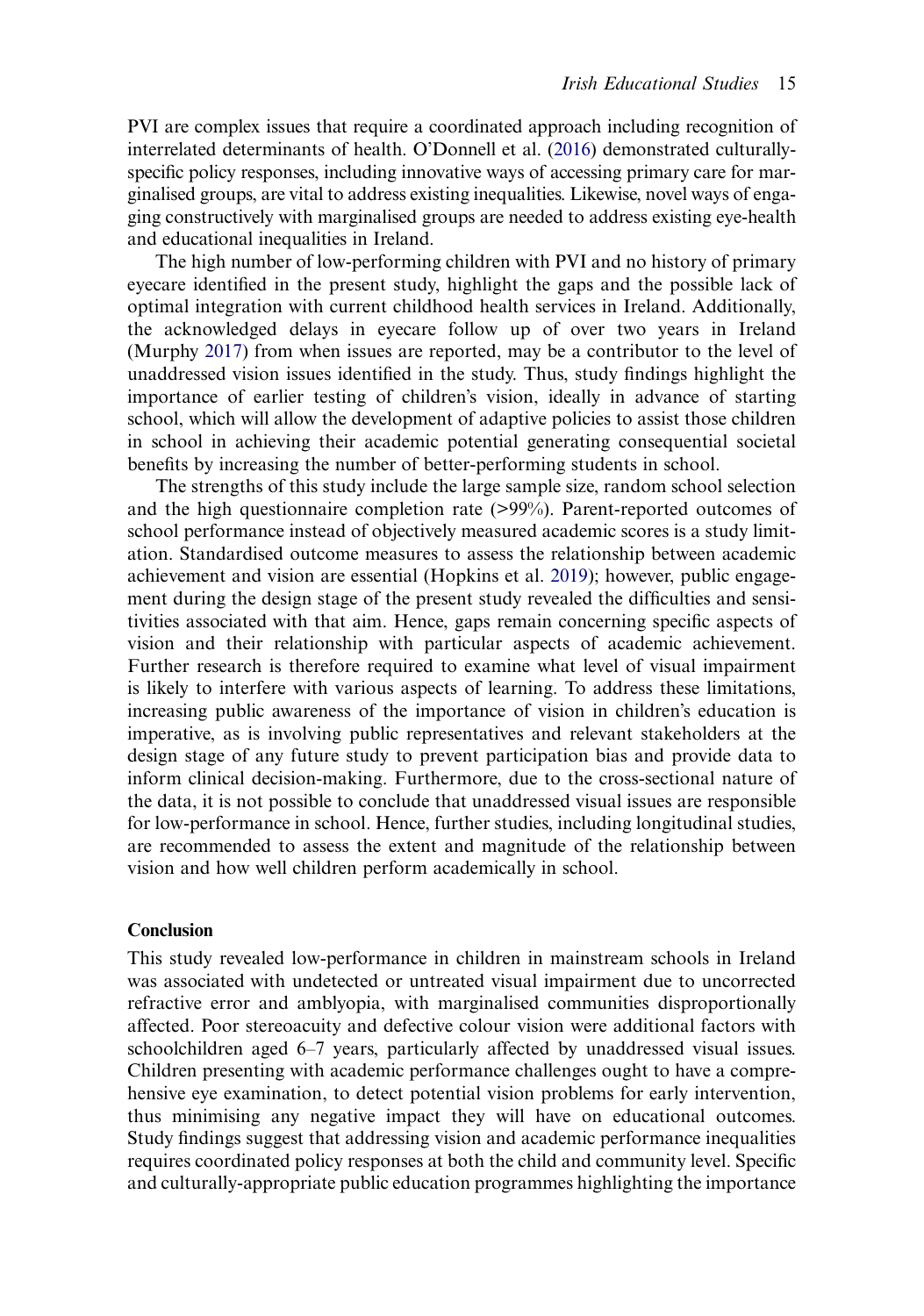of comprehensive eye examinations for all children, including the consequences of untreated and undetected visual problems, ideally in advance of starting school is a study recommendation. Reporting of visual outcomes will create better awareness of vision issues such as defective colour vision in school-age children to determine educational requirements specific to children with these visual issues, thereby enabling teachers and parents/guardians to develop adaptive teaching strategies to help susceptible children achieve their academic potential while progressing through school.

#### Patient and public involvement

The study was supported by a patient advisory group, which provided input to the programme of research. Parents/legal guardians of participants collaborated with us for the design of the study, the informational material to support the data collection and participant and school involvement, and assess the burden of participation from the patient's perspective. At the end of the study, results and findings were provided to all participants.

Data availability statement: No additional unpublished data from the study are available.

#### **Notes**

- <span id="page-17-0"></span>1. G\*Power software is used to calculate statistical power to determine the appropriate sample size to detect a "true" effect when it exists
- <span id="page-17-1"></span>2. A unit of measurement of the optical power of a lens- reciprocal of the lens focal length in metres
- <span id="page-17-2"></span>3. The difference in dioptres between the steepest and shallowest curvature of the lens/cornea.

#### Acknowledgement

The authors would like to express their appreciation to Dr Jim Stack (Waterford Institute of Technology, Ireland), Professor John Kearney (Epidemiology, School of Biological Sciences, Technological University Dublin, Ireland), and Professor Kathryn Saunders (School of Biomedical Sciences, Ulster University, Northern Ireland) for their valuable input in the Ireland Eye Study. The authors would also like to acknowledge the support and participation of the schools, the children and their parents and guardians in the Ireland Eye Study.

#### Disclosure statement

The authors report no conflicts of interest.

#### Funding

This work was supported by Technological University Dublin Fiosraigh Scholarship: [Grant Number N/A]; Association of Optometrists Ireland: [Grant Number N/A]; Irish Opticians Board: [Grant Number N/A].

#### Notes on contributors

Dr Siofra Harrington, PhD, lecturer in Optometry and clinical tutor in Technological University Dublin, principal investigator Ireland Eye Study, research interests include ametropia,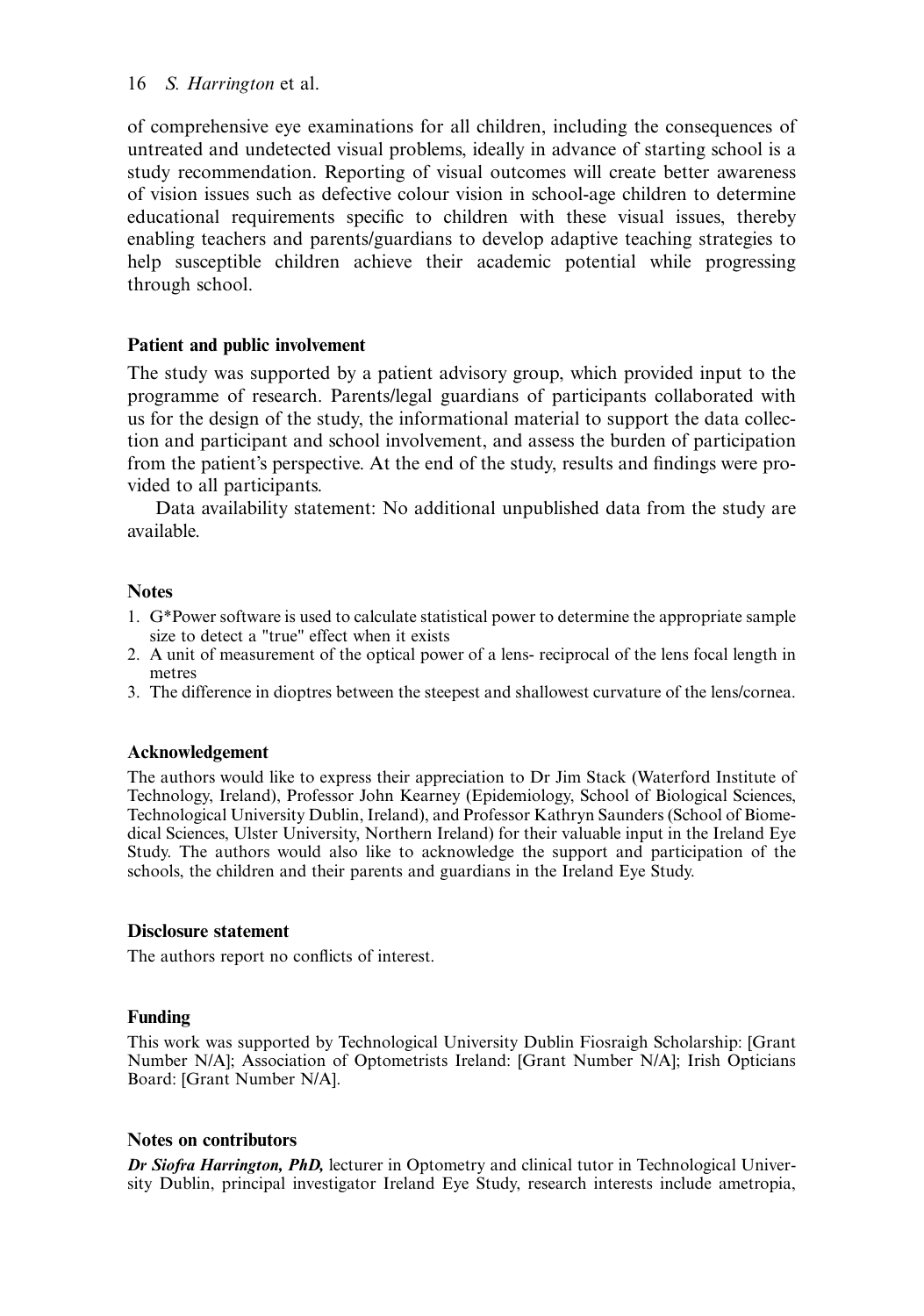amblyopia and visual impairment in children, public health and vision screening, myopia management, binocular vision, colour vision, sports vision and school vision.

Dr Peter Davison, PhD, formerly Senior Lecturer in Optometry at Technological University Dublin. National Optometry Centre Colour Vision Assessment Unit head. His research interests include evaluating colour vision tests, macular pigment density effects on visual functions, cataract patients postoperative vision prediction, night-vision, and road traffic accidents visual correlations.

Dr Veronica O'Dwyer, PhD, lecturer and clinical tutor in Optometry in Technological University Dublin, research interests include schoolchildren ametropia, amblyopia and vision impairment; diet/macular pigment in age-related macular degeneration; Demodex folliculorum and dry eye and contact lens wear impact on refractive surgery outcomes.

#### **ORCID**

Siofra Harrington <http://orcid.org/0000-0003-2667-1796>

#### **References**

- <span id="page-18-9"></span>Anderson, H., G. Hentz, A. Glasser, K. Stuebing, and R. Manny. [2008](#page-13-0). "Minus-Lens– Stimulated Accommodative Amplitude Decreases Sigmoidally with Age: A Study of Objectively Measured Accommodative Amplitudes from Age 3." Investigative Opthalmology & Visual Science 49 (7): 2919. doi[:10.1167/iovs.07-1492](https://doi.org/10.1167/iovs.07-1492).
- <span id="page-18-8"></span>Arnold, R. [2004](#page-12-0). "Pseudo-False Positive Eye/Vision Photoscreening Due to Accommodative Insufficiency. A Serendipitous Benefit for Poor Readers?" Binocular Vision & Strabismus Quarterly 19 (2): 75–80. [http://www.ncbi.nlm.nih.gov/pubmed/15180592.](http://www.ncbi.nlm.nih.gov/pubmed/15180592)
- <span id="page-18-4"></span>Atkinson, J., S. Anker, M. Nardini, O. Braddick, C. Hughes, S. Rae, J. Wattam-Bell, and S. Atkinson. [2002](#page-3-0). "Infant Vision Screening Predicts Failures on Motor and Cognitive Tests up to School Age." Strabismus 10 (3): 187–198. doi:[10.1076/stra.10.3.187.8125](https://doi.org/10.1076/stra.10.3.187.8125).
- <span id="page-18-6"></span>Birch, E., Y. Castañeda, C. Cheng-Patel, S. Morale, K. Kelly, C. Beauchamp, and A. Webber. [2018](#page-3-1). "Self-Perception of School-Aged Children With Amblyopia and Its Association With Reading Speed and Motor Skills." JAMA Ophthalmology November. doi[:10.1001/](https://doi.org/10.1001/jamaophthalmol.2018.5527) [jamaophthalmol.2018.5527](https://doi.org/10.1001/jamaophthalmol.2018.5527).
- <span id="page-18-2"></span>Black, S., E. McConnell, L. McKerr, J. McClelland, J. Little, K. Dillenburger, A. Jackson, P. Anketell, and K. Saunders. [2019](#page-3-2). "In-School Eyecare in Special Education Settings Has Measurable Benefits for Children's Vision and Behaviour." Edited by Celestino Rodríguez." PLOS ONE 14 (8): e0220480. doi[:10.1371/journal.pone.0220480.](https://doi.org/10.1371/journal.pone.0220480)
- <span id="page-18-3"></span>Bruce, A., L. Fairley, B. Chambers, J. Wright, and T. Sheldon. [2016](#page-3-3). "Impact of Visual Acuity on Developing Literacy at Age 4-5 Years: A Cohort-Nested Cross-Sectional Study." BMJ Open 6 (2): e010434. doi[:10.1136/bmjopen-2015-010434.](https://doi.org/10.1136/bmjopen-2015-010434)
- <span id="page-18-5"></span>Carlton, J., and E. Kaltenthaler. [2011.](#page-3-4) "Amblyopia and Quality of Life: A Systematic Review." Eye 25 (4): 403–413. doi:[10.1038/eye.2011.4](https://doi.org/10.1038/eye.2011.4).
- <span id="page-18-1"></span>Chen, A., W. Bleything, and Y. Lim. [2011](#page-3-5). "Relating Vision Status to Academic Achievement among Year-2 School Children in Malaysia." Optometry 82 (5): 267–273. doi[:10.1016/j.](https://doi.org/10.1016/j.optm.2011.02.004) [optm.2011.02.004](https://doi.org/10.1016/j.optm.2011.02.004).
- <span id="page-18-0"></span>Christian, L., K. Nandakumar, P. Hrynchak, and E. Irving. [2018](#page-3-6). "Visual and Binocular Status in Elementary School Children with a Reading Problem." Journal of Optometry 11 (3): 160– 166. doi[:10.1016/j.optom.2017.09.003](https://doi.org/10.1016/j.optom.2017.09.003).
- <span id="page-18-11"></span>Cole, B. [2004](#page-15-0). "The Handicap of Abnormal Colour Vision." Clinical and Experimental Optometry 87 (4–5): 258–275. doi[:10.1111/j.1444-0938.2004.tb05056](https://doi.org/10.1111/j.1444-0938.2004.tb05056).
- <span id="page-18-7"></span>Collins, D. [2003](#page-4-0). "Pretesting Survey Instruments: An Overview of Cognitive Methods." Quality of Life Research 12 (3): 229–238. doi:[10.1023/A:1023254226592.](https://doi.org/10.1023/A:1023254226592)
- <span id="page-18-10"></span>Cumberland, P., J. Rahi, and C. Peckham. [2004](#page-14-0). "Impact of Congenital Colour Vision Deficiency on Education and Unintentional Injuries: Findings from the 1958 British Birth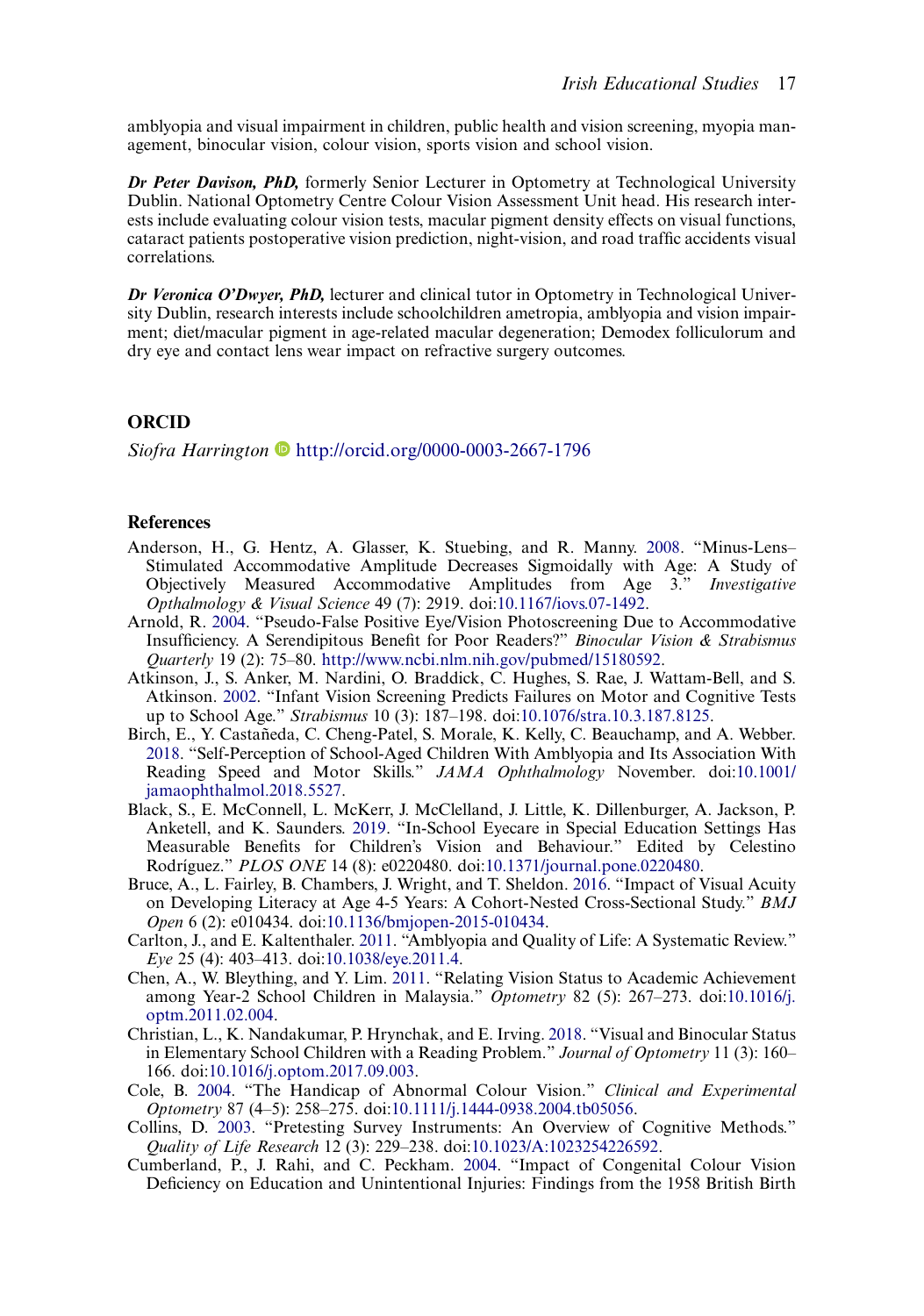Cohort." BMJ (Clinical Research Ed.) 329 (7474): 1074–1075. doi[:10.1136/bmj.38176.](https://doi.org/10.1136/bmj.38176.685208.F7) [685208.F7.](https://doi.org/10.1136/bmj.38176.685208.F7)

- <span id="page-19-6"></span>Diamond, K. [1987](#page-4-1). "Predicting School Problems from Preschool Developmental Screening: A Four-Year Follow-Up of the Revised Denver Developmental Screening Test and the Role of Parent Report." Journal of the Division for Early Childhood 11 (3): 247–253. doi[:10.1177/](https://doi.org/10.1177/105381518701100307) [105381518701100307](https://doi.org/10.1177/105381518701100307).
- <span id="page-19-7"></span>Diamond, K., and J. Squires. [1993](#page-4-1). "The Role of Parental Report in the Screening and Assessment of Young Children." Journal of Early Intervention 17 (2): 107–115. doi:[10.](https://doi.org/10.1177/105381519301700203) [1177/105381519301700203.](https://doi.org/10.1177/105381519301700203)
- <span id="page-19-2"></span>Dirani, M., S. Shekar, and P. Baird. [2008](#page-3-7). "The Role of Educational Attainment in Refraction: The Genes in Myopia (GEM) Twin Study." Investigative Ophthalmology & Visual Science 49 (2): 534–538.
- <span id="page-19-0"></span>Ehri, L. [2005](#page-2-0). "Learning to Read Words: Theory, Findings, and Issues." Scientific Studies of Reading 9 (2): 167–188. doi:[10.1207/s1532799xssr0902\\_4.](https://doi.org/10.1207/s1532799xssr0902_4)
- <span id="page-19-15"></span>Erikson, E. [1968.](#page-14-1) Psychosocial Identity - In International Encyclopedia of the Social Sciences. New York: Crowell-Collier.
- <span id="page-19-4"></span>Gallo, P., M. Panza, P. Lantieri, D. Risso, G. Conforti, P. Lagonia, A. Piro, G. Tagarelli, and A. Tagarelli. [2003.](#page-3-8) "Some Psychological Aspects of Colour Blindness at School: A Field Study in Calabria and Basilicata (Southern Italy)." Color Research and Application 28 (3): 216–220. doi:[10.1002/col.10148](https://doi.org/10.1002/col.10148).
- <span id="page-19-16"></span>Gallo, P., M. Panza, F. Viviani, and P. Lantieri. [1998](#page-14-0). "Congenital Dyschromatopsia and School Achievement." Perceptual and Motor Skills 86 (2): 563–569. doi[:10.2466/pms.1998.](https://doi.org/10.2466/pms.1998.86.2.563) [86.2.563.](https://doi.org/10.2466/pms.1998.86.2.563)
- <span id="page-19-9"></span>Gilbert, E., S. Carmi, S. Ennis, J. Wilson, and G. Cavalleri. [2017.](#page-4-2) "Genomic Insights Into the Population Structure and History of the Irish Travellers." Scientific Reports 7: 1–12. doi:[10.](https://doi.org/10.1038/srep42187) [1038/srep42187.](https://doi.org/10.1038/srep42187)
- <span id="page-19-8"></span>Glascoe, F. [1997.](#page-4-1) "Parents' Concerns About Children's Development: Prescreening Technique or Screening Test?" Pediatrics 99 (4): 522–528. doi:[10.1542/peds.99.4.522.](https://doi.org/10.1542/peds.99.4.522)
- <span id="page-19-1"></span>Goldstand, S., K. Koslowe, and S. Parush. [2005.](#page-3-9) "Vision, Visual-Information Processing, and Academic Performance among Seventh-Grade Schoolchildren: A More Significant Relationship Than We Thought?" American Journal of Occupational Therapy 59 (4): 377– 389. doi[:10.5014/ajot.59.4.377.](https://doi.org/10.5014/ajot.59.4.377)
- <span id="page-19-5"></span>Harrington, Síofra, Jim Stack, Kathryn Saunders, and Veronica O'Dwyer. [2019a.](#page-4-3) "Refractive error and visual impairment in Ireland schoolchildren." British Journal of Ophthalmology 103 (8): 1112–1118. <https://doi.org/10.1136/bjophthalmol-2018-312573.>
- <span id="page-19-13"></span>Harrington, Síofra, Karen Breslin, Veronica O'Dwyer, and Kathryn Saunders. [2019b.](#page-13-1) "Comparison of Amblyopia in Schoolchildren in Ireland and Northern Ireland: A Population-Based Observational Cross-Sectional Analysis of a Treatable Childhood Visual Deficit." BMJ Open 9 (8): e031066. <https://doi.org/10.1136/bmjopen-2019-031066>.
- <span id="page-19-12"></span>Harvey, E., J. Miller, J. Twelker, and A. Davis. [2016](#page-13-2). "Reading Fluency in School-Aged Children with Bilateral Astigmatism." Optometry and Vision Science 93 (2): 118–125. doi:[10.1097/OPX.0000000000000779.](https://doi.org/10.1097/OPX.0000000000000779)
- <span id="page-19-17"></span>Hayes, J., S. Picot, D. Osborn, G. Lewis, C. Dalman, and A. Lundin. [2019](#page-15-1). "Visual Acuity in Late Adolescence and Future Psychosis Risk in a Cohort of 1 Million Men." Schizophrenia Bulletin 45 (3): 571–578. doi:[10.1093/schbul/sby084](https://doi.org/10.1093/schbul/sby084).
- <span id="page-19-11"></span>Health Service Executive. [2005.](#page-12-1) "Best Health for Children Revisted Best Health for Children Revisited: Report from the National Core Child Health Programme Review Group to the Health Service Executive. Dublin: HSE." Dub. Available at: [https://www.hse.ie/eng/](https://www.hse.ie/eng/services/publications/children/appendix-2-best-health-for-children-revisted.pdf) [services/publications/children/appendix-2-best-health-for-children-revisted.pdf.](https://www.hse.ie/eng/services/publications/children/appendix-2-best-health-for-children-revisted.pdf)
- <span id="page-19-3"></span>Helveston, E., J. Weber, K. Miller, K. Robertson, G. Hohberger, R. Estes, F. Ellis, N. Pick, and B. Helveston. [1985.](#page-3-7) "Visual Function and Academic Performance." American Journal of Ophthalmology 99 (3): 346–355. doi[:10.1016/0002-9394\(85\)90368-X.](https://doi.org/10.1016/0002-9394(85)90368-X)
- <span id="page-19-10"></span>Hoff, E. [2013](#page-12-2). "Interpreting the Early Language Trajectories of Children from Low-SES and Language Minority Homes: Implications for Closing Achievement Gaps." Developmental Psychology 49 (1): 4–14. doi[:10.1037/a0027238](https://doi.org/10.1037/a0027238).
- <span id="page-19-14"></span>Holmes, J. [2011.](#page-14-2) "Effect of Age on Response to Amblyopia Treatment in Children." Archives of Ophthalmology 129 (11): 1451. doi:[10.1001/archophthalmol.2011.179](https://doi.org/10.1001/archophthalmol.2011.179).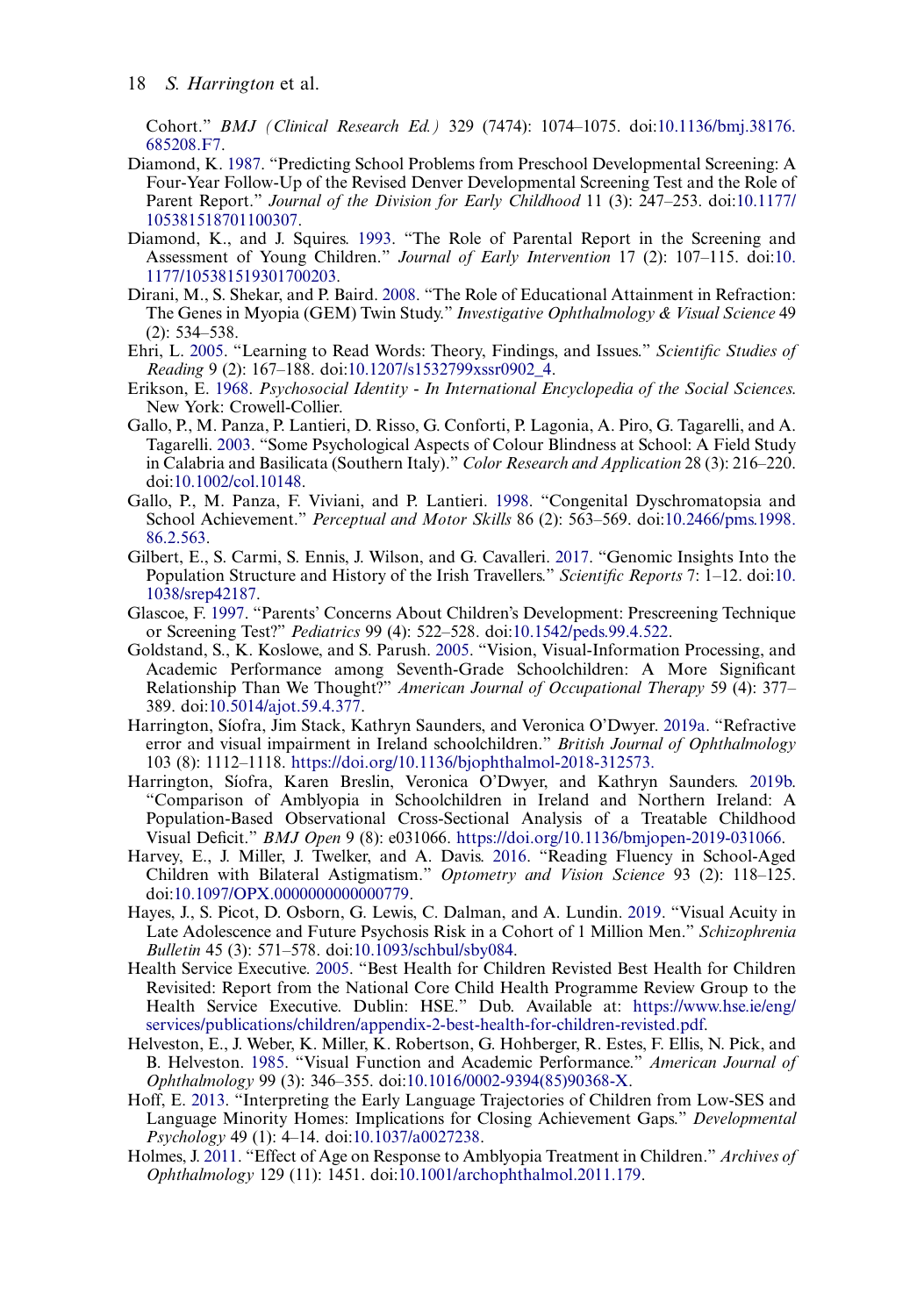- <span id="page-20-2"></span>Hopkins, Shelley, Alex Black, Sonia White, and Joanne Wood. [2019.](#page-3-6) "Visual Information Processing Skills Are Associated with Academic Performance in Grade 2 School Children." Acta Ophthalmologica June. doi:[10.1111/aos.14172.](https://doi.org/10.1111/aos.14172)
- <span id="page-20-18"></span>Hopkins, S., S. Narayanasamy, S. Vincent, G. Sampson, and J. Wood. [2019.](#page-16-0) "Do Reduced Visual Acuity and Refractive Error Affect Classroom Performance?" Clinical and Experimental Optometry August: cxo.12953. doi:[10.1111/cxo.12953.](https://doi.org/10.1111/cxo.12953)
- <span id="page-20-4"></span>Ip, Jenny, D. Robaei, A. Kifley, J. Wang, K. Rose, and P. Mitchell. [2008](#page-3-10). "Prevalence of Hyperopia and Associations with Eye Findings in 6- and 12-Year-Olds." Ophthalmology 115 (4): 678–685.e1. doi[:10.1016/J.OPHTHA.2007.04.061.](https://doi.org/10.1016/J.OPHTHA.2007.04.061)
- <span id="page-20-5"></span>Kelly, K., R. Jost, A. De La Cruz, and E. Birch. [2015](#page-3-11). "Amblyopic Children Read More Slowly Than Controls Under Natural, Binocular Reading Conditions." Journal of American Association for Pediatric Ophthalmology and Strabismus 19 (6): 515–520. doi[:10.1016/j.](https://doi.org/10.1016/j.jaapos.2015.09.002) [jaapos.2015.09.002.](https://doi.org/10.1016/j.jaapos.2015.09.002)
- <span id="page-20-6"></span>Kelly, K., R. Jost, A. De La Cruz, and E. Birch. [2018](#page-3-12). "Multiple-Choice Answer Form Completion Time in Children With Amblyopia and Strabismus." JAMA Ophthalmology 136 (8): 938. doi[:10.1001/jamaophthalmol.2018.2295.](https://doi.org/10.1001/jamaophthalmol.2018.2295)
- <span id="page-20-7"></span>Khalaj, M., I. Mohammadi Zeidi, M. Gasemi, and A. Keshtkar. [2011](#page-3-13). "The Effect of Amblyopia on Educational Activities of Students Aged 9 -15." J. Biomedical Science and Engineering 4: 516–521. doi:[10.4236/jbise.2011.47066.](https://doi.org/10.4236/jbise.2011.47066)
- <span id="page-20-15"></span>Koklanis, K., L. Abel, and R. Aroni. [2006](#page-14-3). "Psychosocial Impact of Amblyopia and Its Treatment: A Multidisciplinary Study." Clinical and Experimental Ophthalmology 34 (8): 743–750. doi[:10.1111/j.1442-9071.2006.01317.x.](https://doi.org/10.1111/j.1442-9071.2006.01317.x)
- <span id="page-20-14"></span>Kugathasan, L., M. Partanen, V. Chu, C. Lyons, and D. Giaschi. [2019](#page-14-4). "Reading Ability of Children Treated for Amblyopia." Vision Research 156 (March): 28–38. doi[:10.1016/j.](https://doi.org/10.1016/j.visres.2019.01.001) [visres.2019.01.001](https://doi.org/10.1016/j.visres.2019.01.001).
- <span id="page-20-1"></span>Kulp, M., and P. Schmidt. [1996.](#page-3-14) "Visual Predictors of Reading Performance in Kindergarten and First Grade Children." Optometry and Vision Science : Official Publication of the American Academy of Optometry 73 (4): 255–262. [http://www.ncbi.nlm.nih.gov/pubmed/](http://www.ncbi.nlm.nih.gov/pubmed/8728493) [8728493.](http://www.ncbi.nlm.nih.gov/pubmed/8728493)
- <span id="page-20-12"></span>Langford, A., and T. Hug. [2010.](#page-12-3) "Visual Demands in Elementary School." Journal of Pediatric Ophthalmology and Strabismus 47 (3): 152–156. doi:[10.3928/01913913-20090818-06](https://doi.org/10.3928/01913913-20090818-06).
- <span id="page-20-3"></span>Legge, G., and C. Bigelow. [2011](#page-3-15). "Does Print Size Matter for Reading? A Review of Findings from Vision Science and Typography." Journal of Vision 11 (5): 1–22. doi[:10.1167/11.5.1](https://doi.org/10.1167/11.5.1).
- <span id="page-20-17"></span>Leo, D., P. Hickey, G. Meneghel, and C. Cantor. [1999.](#page-15-1) "Blindness, Fear of Sight Loss, and Suicide." Psychosomatics 40 (4): 339–344. doi[:10.1016/S0033-3182\(99\)71229-6](https://doi.org/10.1016/S0033-3182(99)71229-6).
- <span id="page-20-0"></span>Li, A. [2004](#page-3-16). "Classroom Strategies for Improving and Enhancing Visual Skills in Students with Disabilities." SAGE Journals. Teaching Exceptional Children 36 (6): 38–46. doi[:10.1177%](https://doi.org/10.1177%2F004005990403600605) [2F004005990403600605.](https://doi.org/10.1177%2F004005990403600605)
- <span id="page-20-16"></span>Li, R., K. So, T. Wu, A. Craven, T. Tran, K. Gustafson, and D. Levi. [2016](#page-14-5). "Monocular Blur Alters the Tuning Characteristics of Stereopsis for Spatial Frequency and Size." Royal Society Open Science 3 (9): 160273. doi:[10.1098/rsos.160273.](https://doi.org/10.1098/rsos.160273)
- <span id="page-20-9"></span>Li, T., X. Zhou, J. Zhu, X. Tang, and X. Gu. [2019.](#page-5-0) "Effect of Cycloplegia on the Measurement of Refractive Error in Chinese Children." Clinical and Experimental Optometry 102: 160– 165. doi[:10.1111/cxo.12829](https://doi.org/10.1111/cxo.12829).
- <span id="page-20-8"></span>Logan, Nicola, Parth Shah, Alicja Rudnicka, Bernard Gilmartin, and Christopher Owen. [2011](#page-4-4). "Childhood Ethnic Differences in Ametropia and Ocular Biometry: The Aston Eye Study." Ophthalmic and Physiological Optics 31 (5): 550–558. [https://doi.org/10.1111/j.](https://doi.org/10.1111/j.1475-1313.2011.00862.x) [1475-1313.2011.00862.x](https://doi.org/10.1111/j.1475-1313.2011.00862.x).
- <span id="page-20-13"></span>Ma, X., Z. Zhou, H. Yi, X. Pang, Y. Shi, Q. Chen, M. Meltzer, et al. [2014](#page-13-3). "Effect of Providing Free Glasses on Children's Educational Outcomes in China: Cluster Randomized Controlled Trial." BMJ, doi[:10.1136/bmj.g5740](https://doi.org/10.1136/bmj.g5740).
- <span id="page-20-10"></span>Malterud, K. [2001](#page-11-1). "Qualitative Research: Standards, Challenges, and Guidelines." The Lancet 358 (9280): 483–488. doi[:10.1016/S0140-6736\(01\)05627-6](https://doi.org/10.1016/S0140-6736(01)05627-6).
- <span id="page-20-11"></span>Maples, W. [2003.](#page-12-4) "Visual Factors That Significantly Impact Academic Performance." Optometry (St. Louis, Mo.) 74 (1): 35–49. [http://www.ncbi.nlm.nih.gov/pubmed/12539891.](http://www.ncbi.nlm.nih.gov/pubmed/12539891)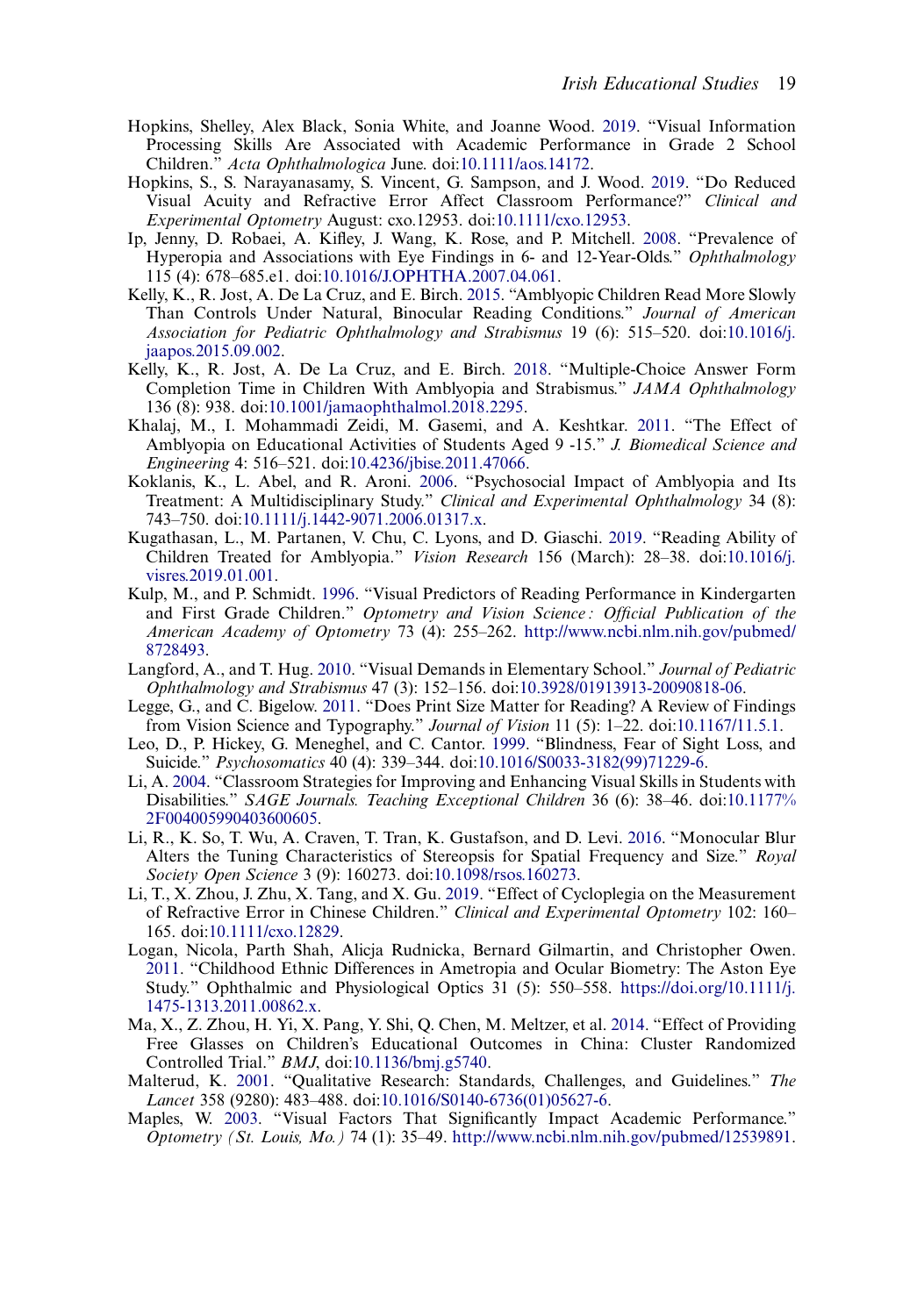- <span id="page-21-14"></span>Membreno, J., M. Brown, G. Brown, S. Sharma, and G. Beauchamp. [2002](#page-15-2). "A Cost-Utility Analysis of Therapy for Amblyopia." Ophthalmology 109 (12): 2265–2271. [http://www.](http://www.ncbi.nlm.nih.gov/pubmed/12466169) [ncbi.nlm.nih.gov/pubmed/12466169.](http://www.ncbi.nlm.nih.gov/pubmed/12466169)
- <span id="page-21-16"></span>Murphy, B. (Health Service Executive). [2017](#page-16-1). "Primary Care Eye Services Review Group Report." 1–108. file:///C:/Users/302491/Downloads/Eye Review Report - Final.pdf.
- <span id="page-21-11"></span>Narayanasamy, S., S. Vincent, G. Sampson, and J. Wood. [2014.](#page-14-6) "Simulated Hyperopic Anisometropia and Reading, Visual Information Processing, and Reading-Related Eye Movement Performance in Children." Investigative Ophthalmology and Visual Science 55 (12): 8015–8023. doi:[10.1167/iovs.14-15347](https://doi.org/10.1167/iovs.14-15347).
- <span id="page-21-10"></span>Narayanasamy, S., S. Vincent, G. Sampson, and J. Wood. [2015](#page-13-4). "Simulated Astigmatism Impairs Academic-Related Performance in Children." Ophthalmic and Physiological Optics 35 (1): 8–18. doi[:10.1111/opo.12165.](https://doi.org/10.1111/opo.12165)
- <span id="page-21-0"></span>Narayanasamy, S., S. Vincent, G. Sampson, and J. Wood. [2016.](#page-2-1) "Visual Demands in Modern Australian Primary School Classrooms." Clinical and Experimental Optometry 99 (3): 233– 240. doi[:10.1111/cxo.12365](https://doi.org/10.1111/cxo.12365).
- <span id="page-21-1"></span>Negiloni, K., K. Ramani, and R. Sudhir. [2017.](#page-2-1) "Do School Classrooms Meet the Visual Requirements of Children and Recommended Vision Standards?" Edited by Gianni Virgili." PLOS ONE 12 (4): e0174983. doi:[10.1371/journal.pone.0174983](https://doi.org/10.1371/journal.pone.0174983).
- <span id="page-21-9"></span>Negiloni, K., K. Ramani, and R. Sudhir. [2019.](#page-12-5) "Environmental Factors in School Classrooms: How They Influence Visual Task Demand on Children." Edited by Madhavi Bhargava." PLOS ONE 14 (1): e0210299. doi[:10.1371/journal.pone.0210299.](https://doi.org/10.1371/journal.pone.0210299)
- <span id="page-21-4"></span>Negrel, Dominique, Eugenio Maul, Gopal P. Pokharel, Jialiang Zhao, and Leon B. Ellwein. [2000](#page-4-5). "Refractive Error Study in Children: Sampling and Measurement Methods for a Multi-Country Survey." American Journal of Ophthalmology 129 (4): 421–426. doi:[10.](https://doi.org/10.1016/S0002-9394(99)00455-9) [1016/S0002-9394\(99\)00455-9.](https://doi.org/10.1016/S0002-9394(99)00455-9)
- <span id="page-21-15"></span>O'Donnell, P., E. Tierney, A. O'Carroll, D. Nurse, and A. Mac Farlane. [2016](#page-16-2). "Exploring Levers and Barriers to Accessing Primary Care for Marginalised Groups and Identifying Their Priorities for Primary Care Provision: a Participatory Learning and Action Research Study." Int J Equity Health 15: 197. doi:[10.1186/s12939-016-0487-5.](https://doi.org/10.1186/s12939-016-0487-5)
- <span id="page-21-6"></span>O'Donoghue, L., J. F. McClelland, N. S. Logan, R. Rudnicka, C. G. Owen, and K. J. Saunders. [2010](#page-4-5). "Refractive Error and Visual Impairment in School Children in Northern Ireland." The British Journal of Ophthalmology 94 (9): 1155–1159. doi[:10.1136/bjo.2009.176040](https://doi.org/10.1136/bjo.2009.176040).
- <span id="page-21-8"></span>O'Donoghue, L., A. Rudnicka, J. McClelland, N. Logan, and K. Saunders. [2012](#page-5-1). "Visual Acuity Measures Do Not Reliably Detect Childhood Refractive Error - an Epidemiological Study."  $PLoS$  ONE 7 (3), doi:[10.1371/journal.pone.0034441](https://doi.org/10.1371/journal.pone.0034441).
- <span id="page-21-7"></span>OECD. [2016](#page-5-2). "Low-Performing Students Why They Fall Behind and How To Help Them Succeed, Programme for International Student Assessment." Paris. [https://doi.org/10.](https://doi.org/10.1787/9789264250246-en) [1787/9789264250246-en.](https://doi.org/10.1787/9789264250246-en)
- <span id="page-21-5"></span>Ojaimi, Elvis, Kathryn a Rose, Wayne Smith, Ian G Morgan, Frank J Martin, and Paul Mitchell. [2005.](#page-4-5) "Methods for a Population-Based Study of Myopia and Other Eye Conditions in School Children: The Sydney Myopia Study." Ophthalmic Epidemiology 12 (1): 59–69. doi[:10.1080/09286580490921296.](https://doi.org/10.1080/09286580490921296)
- <span id="page-21-3"></span>Onal, S., E. Toker, Z. Akingol, G. Arslan, S. Ertan, C. Turan, and O. Kaplan. [2007](#page-3-17). "Refractive Errors of Medical Students in Turkey: One Year Follow-up of Refraction and Biometry." Optometry and Vision Science 84 (3): 175–180. doi[:10.1097/OPX.0b013e3180335c52](https://doi.org/10.1097/OPX.0b013e3180335c52).
- <span id="page-21-2"></span>Ponsonby, A.-L., K. Smith, E. Williamson, D. Bridge, A. Carmichael, T. Dwyer, A. Jacobs, and J. Keeffe. [2013](#page-3-14). "Poor Stereoacuity Among Children With Poor Literacy." Optometry and Vision Science 90 (1): 75–83. doi:[10.1097/OPX.0b013e3182780dd0.](https://doi.org/10.1097/OPX.0b013e3182780dd0)
- <span id="page-21-12"></span>Ponsonby, A.-L., E. Williamson, K. Smith, D. Bridge, A. Carmichael, A. Jacobs, J. Burrill, N. Ollington, J. Keeffe, and T. Dwyer. [2013](#page-14-7). "Children with Low Literacy and Poor Stereoacuity: An Evaluation of Complex Interventions in a Community-Based Randomized Trial." Ophthalmic Epidemiology 16 (5): 311–321. [http://www.ncbi.nlm.nih.](http://www.ncbi.nlm.nih.gov/pubmed/19874111) [gov/pubmed/19874111.](http://www.ncbi.nlm.nih.gov/pubmed/19874111)
- <span id="page-21-13"></span>Power, W., P. Barry, P. Moriarty, and S. Kelly. [2017](#page-15-3). "Clinical Strategy And Programmes Directorate Patient Safety First Tús Áite Do Shábháilteacht Othar National Clinical Programme for Ophthalmology Model of Eye Care." [https://www.hse.ie/eng/services/](https://www.hse.ie/eng/services/publications/clinical-strategy-and-programmes/model-of-eye-care.pdf) [publications/clinical-strategy-and-programmes/model-of-eye-care.pdf.](https://www.hse.ie/eng/services/publications/clinical-strategy-and-programmes/model-of-eye-care.pdf)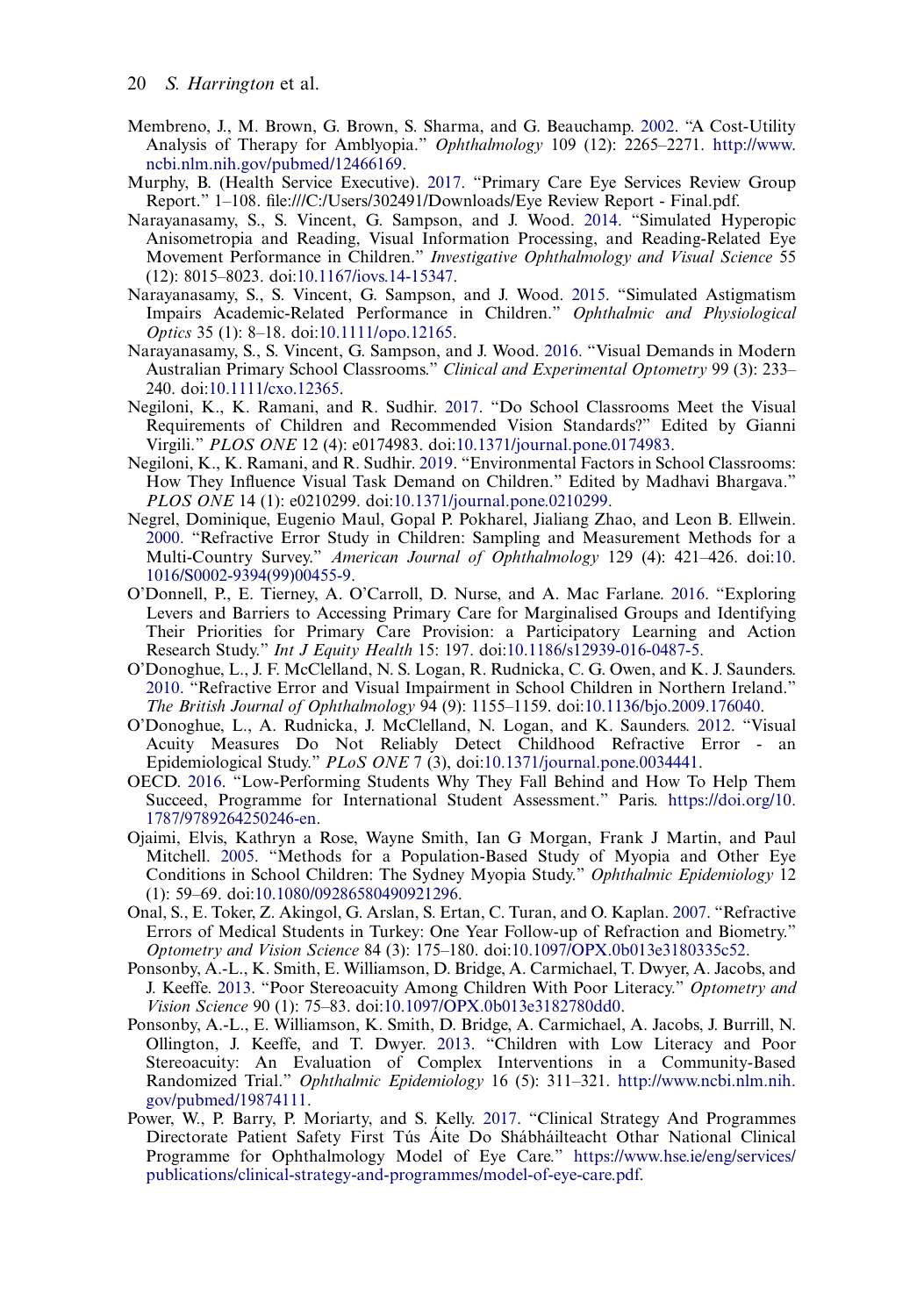- <span id="page-22-15"></span>Rahi, J., P. Cumberland, and C. Peckham. [2006](#page-14-8). "Does Amblyopia Affect Educational, Health, and Social Outcomes? Findings from the 1958 British Birth Cohort." BMJ 332 (7545): 820– 825. doi[:10.1136/bmj.38751.597963.AE](https://doi.org/10.1136/bmj.38751.597963.AE).
- <span id="page-22-6"></span>Rahi, J., and C. Gilbert. [2012](#page-3-18). "Epidemiology and the Worldwide Impact of Visual Impairment in Children." Pediatric Ophthalmology and Strabismus, Expert Consult-Online and Print, 4: Pediatric Ophthalmology and Strabismus 1.
- <span id="page-22-14"></span>Reed, M., S. Kraft, and R. Buncic. [2004](#page-13-5). "Parents' Observations of the Academic and Nonacademic Performance of Children with Strabismus." Journal of Visual Impairment & Blindness 98 (5): 276–288. doi:[10.1177/0145482X0409800503](https://doi.org/10.1177/0145482X0409800503).
- <span id="page-22-18"></span>Reynolds, A., J. Temple, and S.-R. Ou. [2003](#page-15-4). "School-Based Early Intervention and Child Well-Being in the Chicago Longitudinal Study." Child Welfare League of America 82 (5): 633–656.
- <span id="page-22-7"></span>Roch-Levecq, A.-C. [2008.](#page-3-19) "Ametropia, Preschoolers' Cognitive Abilities, and Effects of Spectacle Correction." Archives of Ophthalmology 126 (2): 252. doi:10.1001/ Archives of Ophthalmology 126 (2): 252. doi[:10.1001/](https://doi.org/10.1001/archophthalmol.2007.36) [archophthalmol.2007.36](https://doi.org/10.1001/archophthalmol.2007.36).
- <span id="page-22-13"></span>Roch-Levecq, A.-C., B. Brody, R. Thomas, and S. Brown. [2008.](#page-13-6) "Ametropia, Preschoolers' Cognitive Abilities, and Effects of Spectacle Correction." Archives of Ophthalmology 126 (2): 252–258. doi[:10.1001/archophthalmol.2007.36](https://doi.org/10.1001/archophthalmol.2007.36).
- <span id="page-22-0"></span>Scheiman, Mitchell M., and Michael W. Rouse. [2006](#page-2-0). Optometric Management of Learning-Related Vision Problems. 2nd. St Louis:: Elsevier Health Sciences.
- <span id="page-22-17"></span>Sharma, A., N. Congdon, M. Patel, and C. Gilbert. [2012](#page-15-5). "School-Based Approaches to the Correction of Refractive Error in Children." Survey of Ophthalmology 57 (3): 272–283. doi:[10.1016/j.survophthal.2011.11.002](https://doi.org/10.1016/j.survophthal.2011.11.002).
- <span id="page-22-2"></span>Skarzyński, H., and A. Piotrowska. [2012](#page-2-2). "Prevention of Communication Disorders -Screening Pre-School and School-Age Children for Problems with Hearing, Vision and Speech: European Consensus Statement." Medical Science Monitor 18 (4). doi:[10.12659/](https://doi.org/10.12659/MSM.882603) [MSM.882603](https://doi.org/10.12659/MSM.882603).
- <span id="page-22-12"></span>Slavin, R., M. Collins, M. Repka, D. Friedman, L. Mudie, J. Owoeye, and N. Madden. [2018.](#page-13-3) "In Plain Sight: Reading Outcomes of Providing Eyeglasses to Disadvantaged Children." Journal of Education for Students Placed at Risk 23 (3): 250–258. doi:[10.1080/10824669.](https://doi.org/10.1080/10824669.2018.1477602) [2018.1477602.](https://doi.org/10.1080/10824669.2018.1477602)
- <span id="page-22-9"></span>Smith, T., K. Frick, B. Holden, T. Fricke, and K. Naidoo. [2009](#page-5-3). "Potential Lost Productivity Resulting from the Global Burden of Uncorrected Refractive Error." Bulletin of the World Health Organization 87 (6): 431–437. doi:[10.2471/BLT.08.055673.](https://doi.org/10.2471/BLT.08.055673)
- <span id="page-22-16"></span>Steward, J., and B. Cole. [1989.](#page-15-6) "What Do Color Vision Defectives Say About Everyday Tasks?" Optometry and Vision Science : Official Publication of the American Academy of Optometry 66 (5): 288–295. <http://www.ncbi.nlm.nih.gov/pubmed/2787492>.
- <span id="page-22-5"></span>Stewart-Brown, S., M. Haslum, and N. Butler. [2008](#page-3-20). "Educational Attainment of 10-Year-Old Children with Treated and Untreated Visual Defects." Developmental Medicine & Child Neurology 27 (4): 504–513. doi:[10.1111/j.1469-8749.1985.tb04575.x.](https://doi.org/10.1111/j.1469-8749.1985.tb04575.x)
- <span id="page-22-1"></span>Sylva, K. [1997](#page-2-0). "Critical Periods in Childhood Learning." British Medical Bulletin 53 (1): 185– 197. <https://academic.oup.com/bmb/article-abstract/53/1/185/285447>.
- <span id="page-22-10"></span>Tadic, V., A. Hogan, N. Sobti, R. Knowles, and J. Rahi. ́ [2013.](#page-12-6) "Patient-Reported Outcome Measures (PROMs) in Paediatric Ophthalmology: A Systematic Review." British Journal of Ophthalmology 97 (11): 1369–1381. doi:[10.1136/bjophthalmol-2013-303350.](https://doi.org/10.1136/bjophthalmol-2013-303350)
- <span id="page-22-3"></span>Taylor-Kulp, M. [1999](#page-3-21). "Relationship Between Visual Motor Integration Skill and Academic Performance in Kindergarten Through Third Grade." Optometry and Vision Science: Official Publication of the American Academy of Optometry 76 (3): 159–163. [http://www.](http://www.ncbi.nlm.nih.gov/pubmed/10213445) [ncbi.nlm.nih.gov/pubmed/10213445.](http://www.ncbi.nlm.nih.gov/pubmed/10213445)
- <span id="page-22-4"></span>VIP-HIP Study Group, The Vision In Preschoolers - Hyperopia In Preschoolers (VIP - HIP). [2016](#page-3-22). "Uncorrected Hyperopia and Preschool Early Literacy: Results of the Vision in Preschoolers-Hyperopia in Preschoolers (VIP-HIP) Study." Ophthalmology 123 (4): 681– 689. doi[:10.1016/j.ophtha.2015.11.023](https://doi.org/10.1016/j.ophtha.2015.11.023).
- <span id="page-22-11"></span>Weaver-Hightower, M. [2003.](#page-12-7) "The 'Boy Turn' in Research on Gender and Education." Review of Educational Research 73 (4): 471–498. doi:[10.3102/00346543073004471](https://doi.org/10.3102/00346543073004471).
- <span id="page-22-8"></span>Webber, Ann L. [2018](#page-3-1). "The Functional Impact of Amblyopia." Clinical and Experimental Optometry 101 (4): 443–450. doi:[10.1111/cxo.12663](https://doi.org/10.1111/cxo.12663).